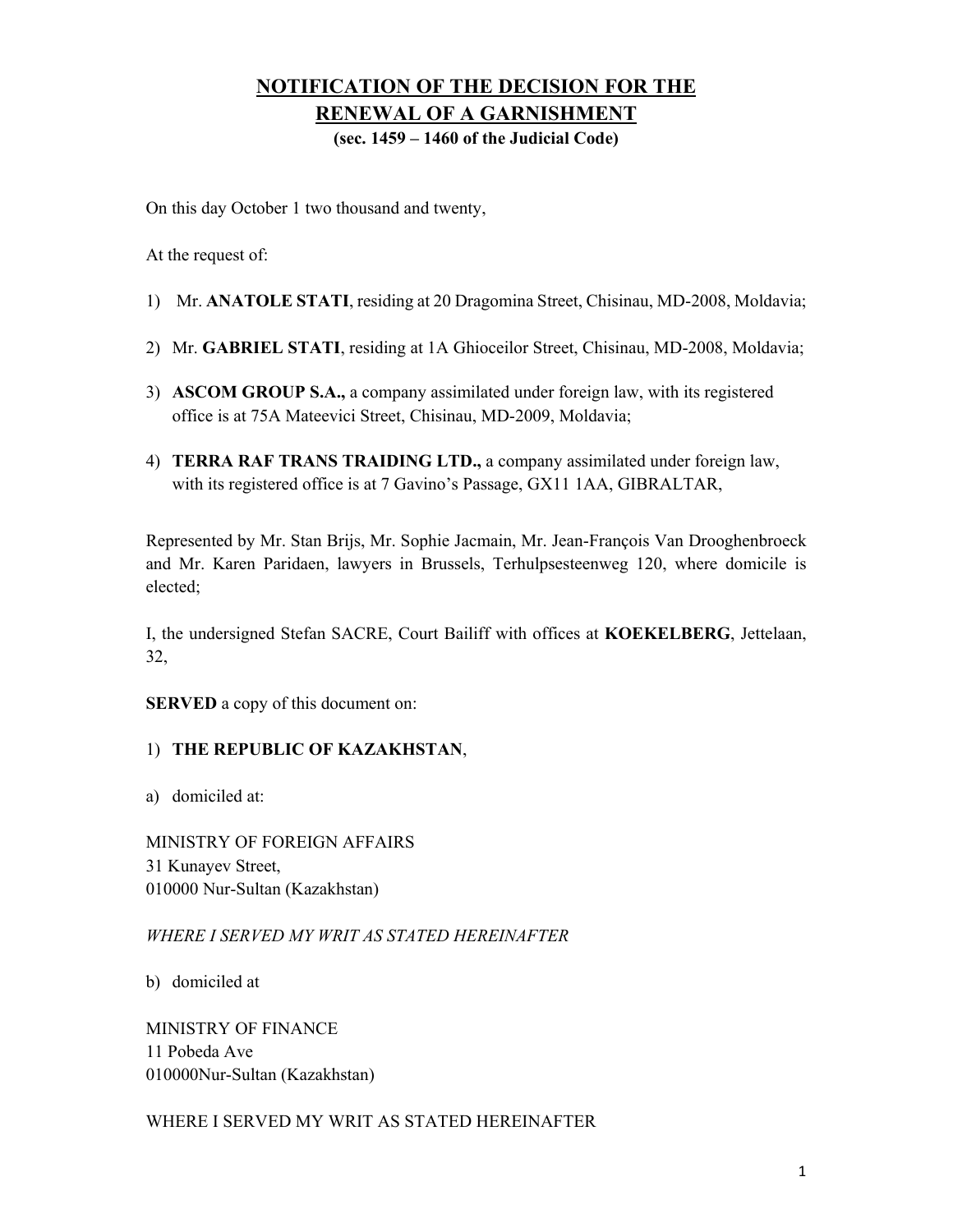MINISTRY OF JUSTICE, HOUSE OF MINISTRIES 8 Mangilik El Street 010000 Nur-Sultan (Kazakhstan)

2) NV **THE BANK OF NEW YORK MELLON**, KBO No. 0806.743.159, with corporate headquarters at 1000 BRUSSELS, MONTOYERSTRAAT 46,

Declaring truthfully that:

My original acknowledgement of receipt of copy was not signed;

Given that the writ could not be served in accordance with sec. 32 to 35 of the Judicial Code, I have left a copy at the above-mentioned address at o'clock in accordance with sec. 38(1) of the Judicial Code.

The issuance, delivered in executable form (R.V. 20/1300/B) on a petition forming an integral part of that order by Ms E. DE BREUCKER, judge dealing with attachment matters at the Dutch-language Court of First Instance in Brussels, dated TENTH SEPTEMBER 2020.

This service was carried out for notification purposes, information purposes and for such purposes as are provided by law and without prejudice;

I.

To ensure that the addressees indicated in 1a, 1b and 1c are made aware of this, but given that they are domiciled in the Republic of Kazakhstan and therefore with no place of residence or elected domicile in Belgium that is known to me, I, the undersigned and aforementioned bailiff, have

*by virtue of the International Convention on the Service Abroad of Judicial and Extrajudicial Documents in Civil or Commercial Matters, concluded at The Hague on 15 November 1965 (approved by the law of 24 January 1970 - Moniteur belge 9 February 1971), which took effect force with regard to the Republic of Kazakhstan on 01/06/2016*,

transmitted the following to **each of them**, by registered mail dispatched today from the post office in Brussels,

- 1) an application duly completed in English, in accordance with the model form annexed to this Convention,
- 2) two copies of the present writ (and the documents referred to in it) with each copy of the writ being accompanied by
	- a) a form, drawn up in English, which reproduces the nature and subject matter of the legal document,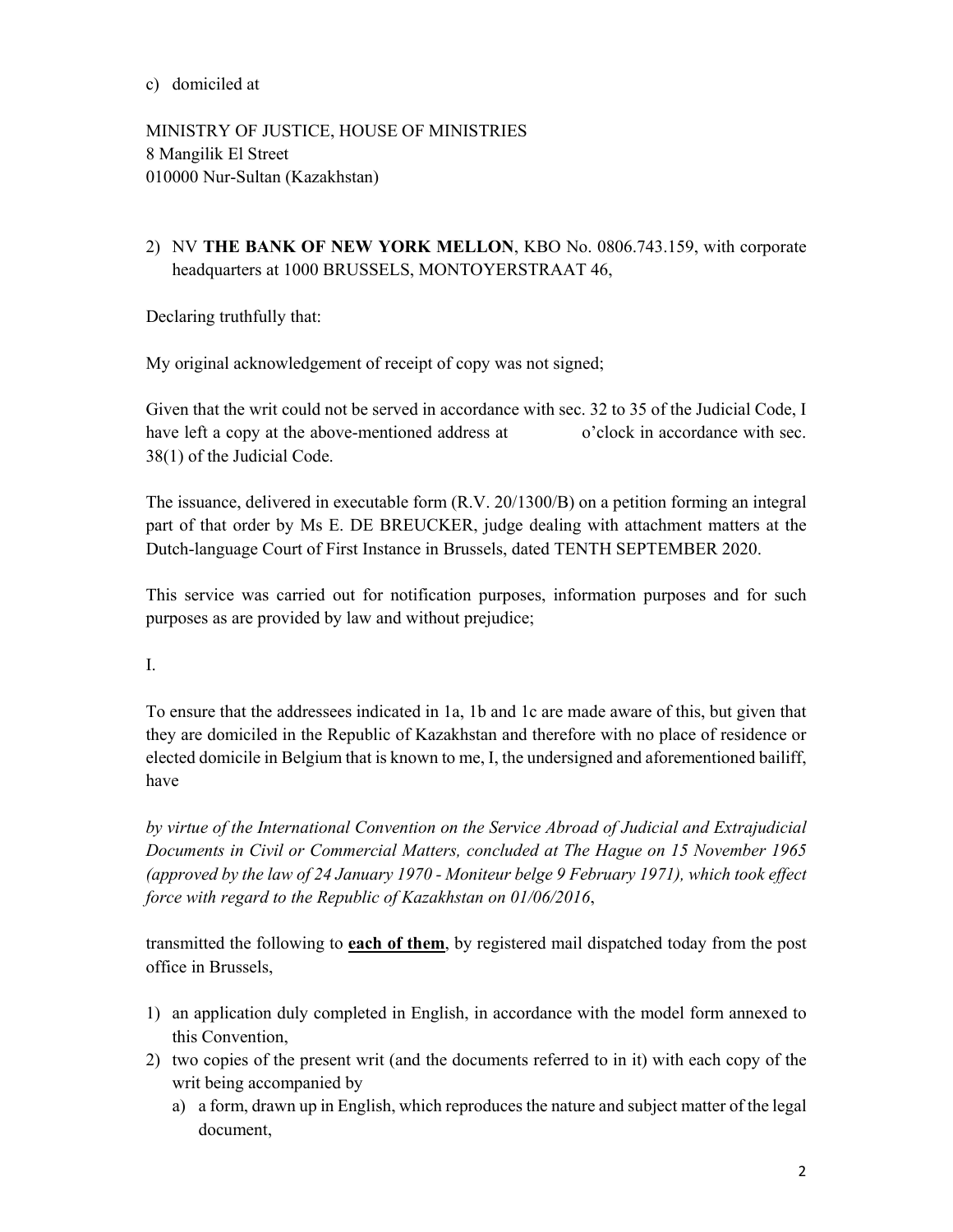b) a translation in Russian,

to the Central Authority of the Republic of Kazakhstan, specifically

## **The Department for provision of courts' activity under the Supreme Court of the Republic of Kazakhstan (administrative office of the Supreme Court of the Republic of Kazakhstan), Dinmukhamed Qonayev Street 39, Nur-Sultan 010000, Kazakhstan**;

requesting the latter to

1. cause to be served a copy of this writ, abovementioned under 2°, accompanied by the form indicating the nature and subject matter of the legal document and the translation,

#### **THE REPUBLIC OF KAZAKHSTAN**,

1/ domiciled at:

## MINISTRY OF FOREIGN AFFAIRS 31 Kunayev Street 010000 Nur-Sultan (Kazakhstan)

2/ domiciled at

MINISTRY OF FINANCE 11 Pobeda Ave 010000 Nur-Sultan (Kazakhstan)

3/ domiciled at

## MINISTRY OF JUSTICE, HOUSE OF MINISTRIES 8 Mangilik El Street 010000 Nur-Sultan (Kazakhstan)

**regarding the forms prescribed by the law of the requested State for the service of documents drawn up in that State and intended for persons residing in that State,** specifically IN APPLICATION OF ARTICLE 5, PARAGRAPH 1, SUBPARAGRAPH A OF THE ABOVE-MENTIONED CONVENTION

 $2^{\circ}$  return to me the other copy, accompanied by the declaration provided for in article 6 of this Convention, to the effect that the request has been complied with, indicating the form in which, where and when this took place, and the person to whom the document was issued or, where appropriate, the circumstances preventing the request from being carried out.

I have annexed the receipts for these registered letters and they are attached to the original of this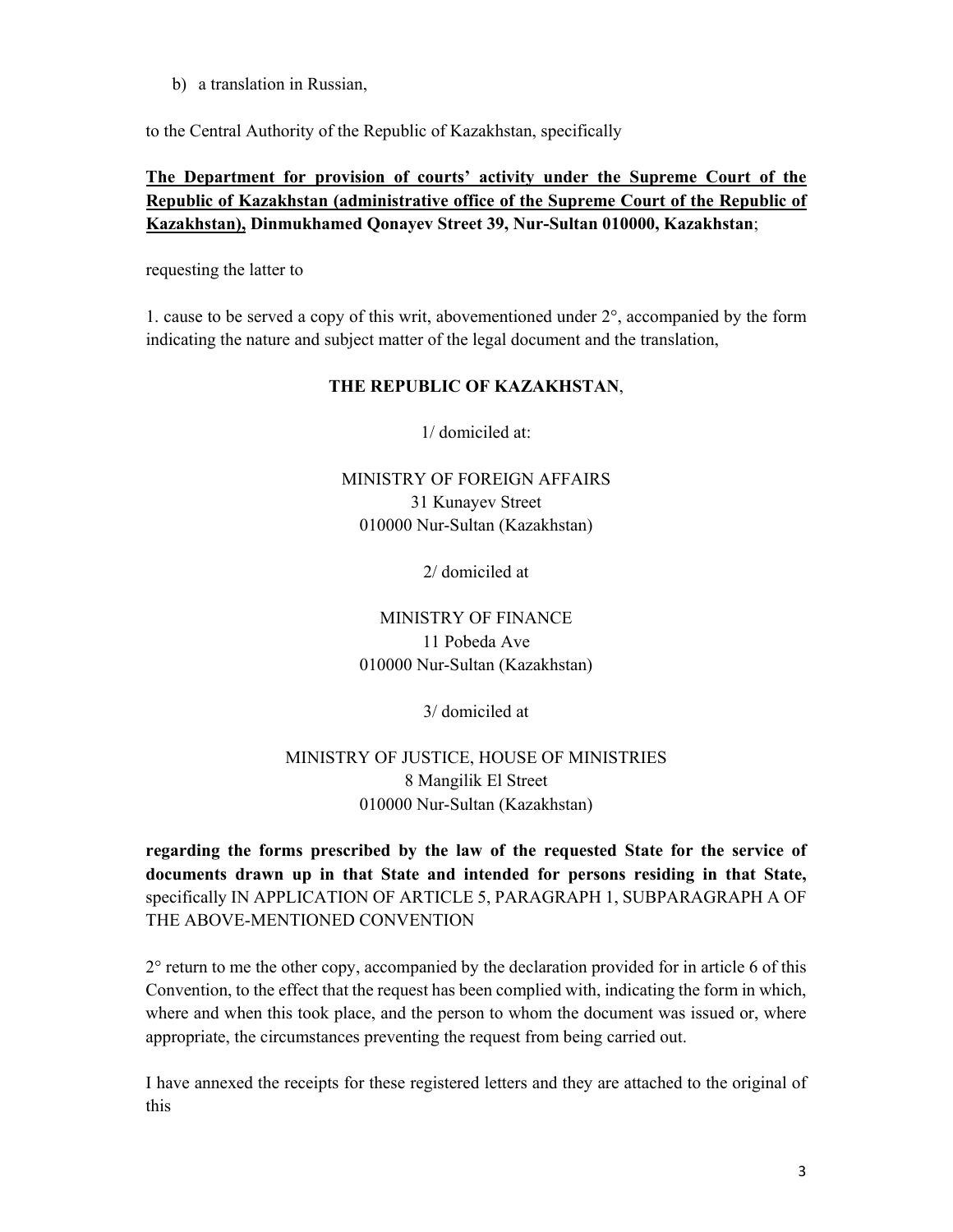And given that section 10 of the Convention does not affect the authority of judicial documents to be sent directly by post to persons abroad, unless the State of destination opposes this – which is not the case in this instance - I have also sent a copy of the present writ (and of the documents contained therein), accompanied by a form reproducing the nature and subject matter of the document, and a translation into Russian, in a registered envelope with acknowledgement of receipt, sent to the address of the person concerned, serving my writ at the stipulated post office.

I have also attached the receipts for these registered mails to the original of this writ.

III. To ensure that the addressees indicated in 1a, 1b and 1c are made aware of this, but given that they are domiciled in the Republic of Kazakhstan, I, the undersigned and aforementioned bailiff, **have for each of them and for as many as necessary**, transmitted two copies of my current writ (12 copies in total) together with the documents mentioned in it, to the MINISTER OF FOREIGN AFFAIRS, PROTOCOL SERVICE, SECOND UNIT, Karmelietenstraat 15, 1000 BRUSSELS, by registered post deposited today at the post office, requesting:

A.

- the transmission of a copy to the Served Party, via the Embassy of the Republic of Kazakhstan in Belgium;
- the return of a second copy to me, together with the proof of delivery to the Served Party;

B.

- The transmission of a copy to the Served Party via the Belgian Embassy in the Republic of Kazakhstan;
- The return to me of the second copy together with the proof of delivery to the Served Party;

I have also attached the receipts for these registered mails to the original of this writ.

To ensure that the served party 2 is made aware of this, I left a copy of the present document, together with the documents served, if necessary in a closed envelope in accordance with the provisions of the Law.

Subject to all reservations.

So executed.

Cost: five thousand, five hundred and fifty-eight euros and thirty-eight cents, to be increased if necessary by the costs of the letters (sec. 38 of the Judicial Code) which is 1.21 euro.

II.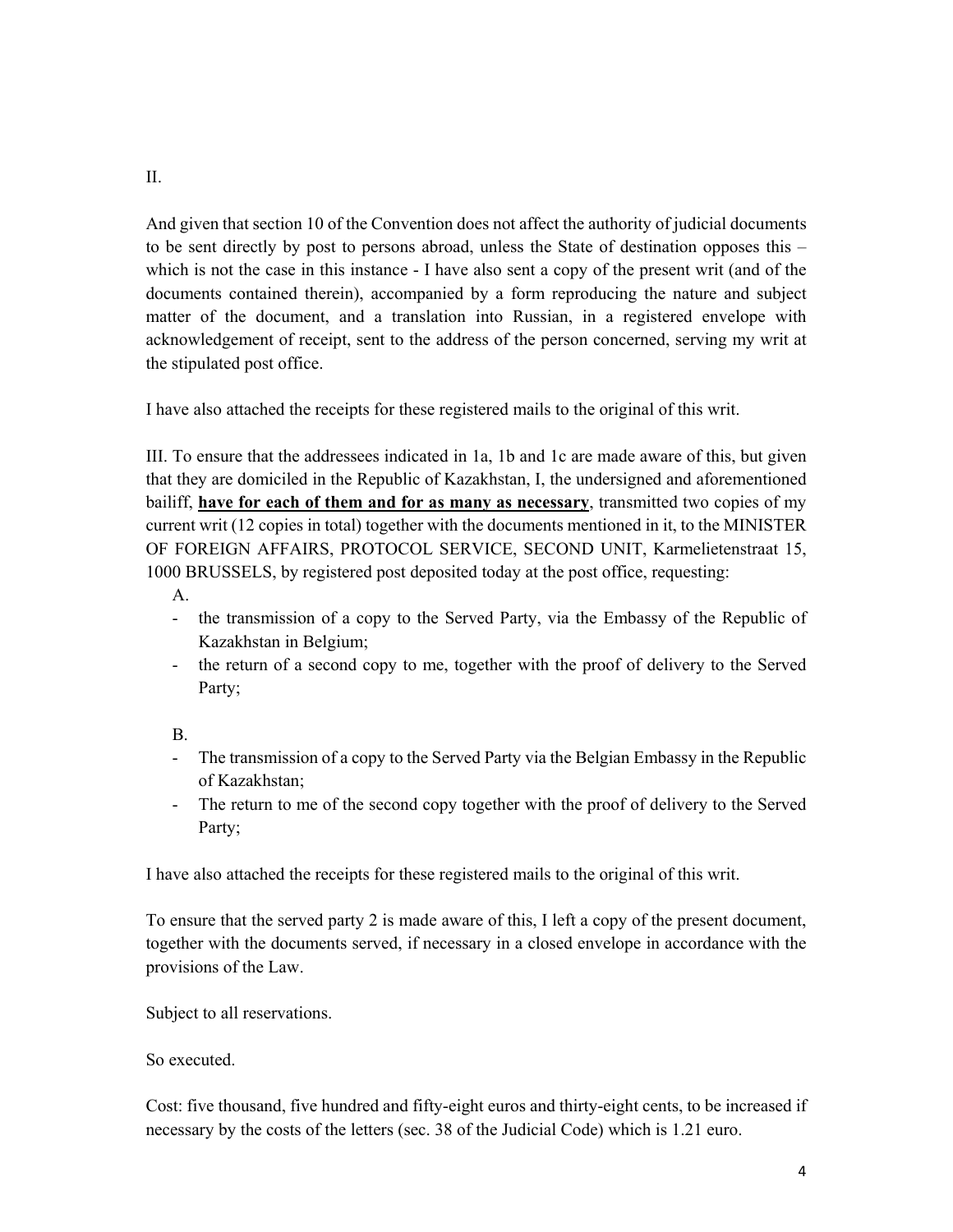Bailiff

Registration fees – Application of section 8bis of the Registration Act Registration fee: 50.00 euro

## **WE, PHILIPPE, KING OF THE BELGIANS TO ALL, PRESENT AND TO COME, HEREBY MAKE KNOWN:**

That the Dutch-speaking Court of First Instance Brussels, Has rendered the following decision Of which the contents are as follows:

ISSUE: Delivered to the party [Signature]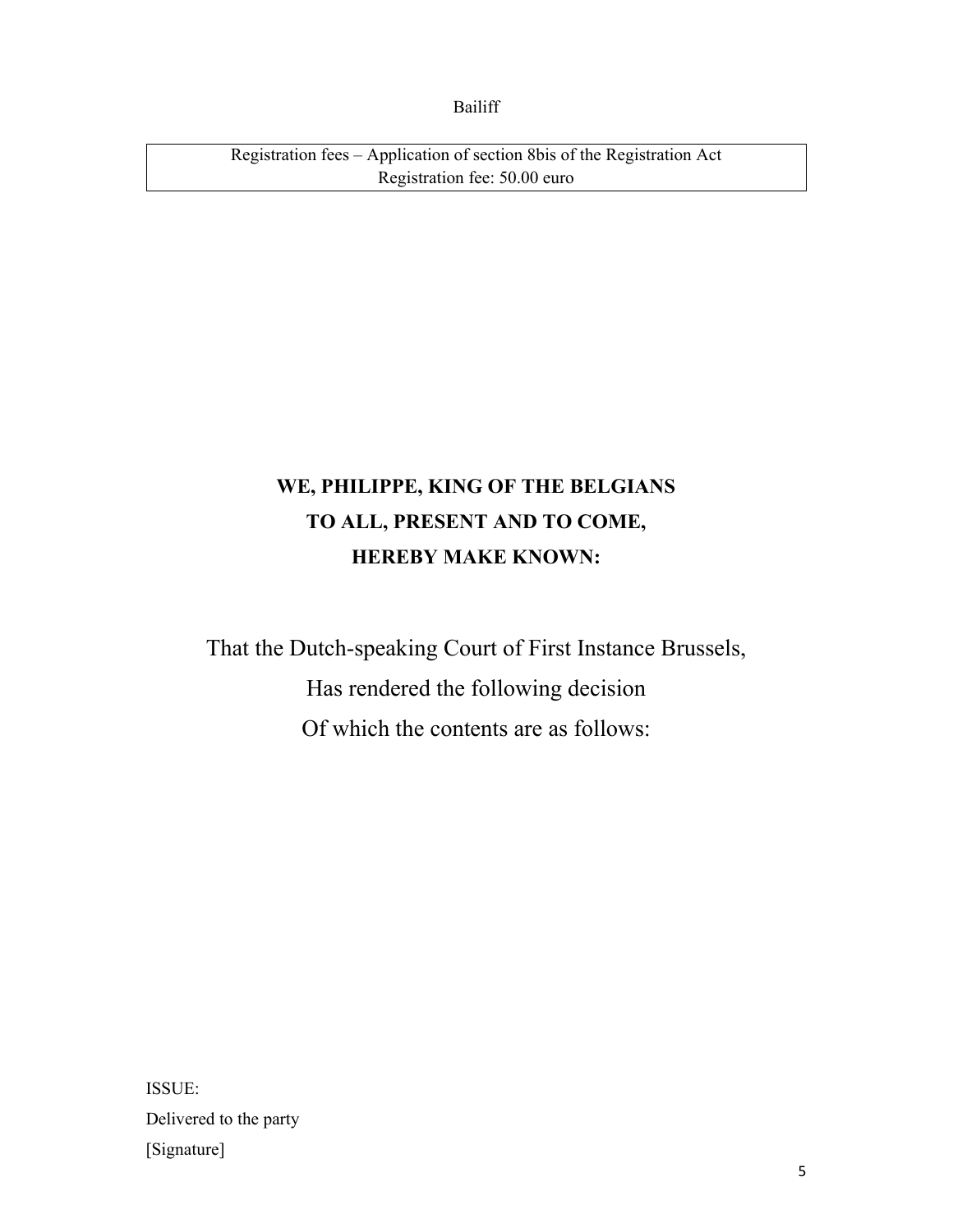# **DUTCH-SPEAKING COURT OF FIRST INSTANCE BRUSSELS**

## **DECISION**

**Attachment Proceedings Judge**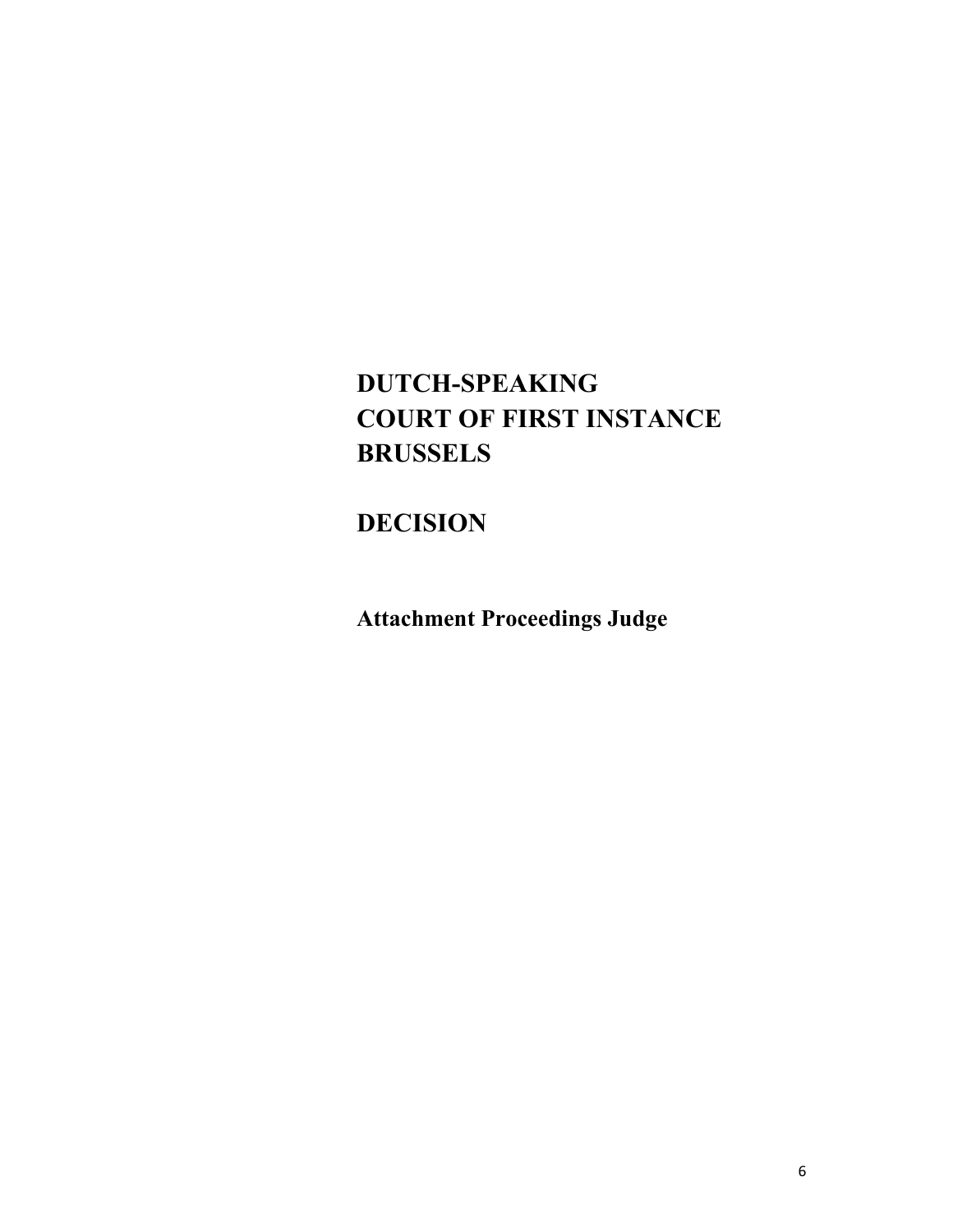## **APPLICATION FOR THE RENEWAL OF A CONSERVATORY GARNISHMENT On the basis of section 1459 of the Judicial Code**

## **To the Attachment Court Dutch-speaking Court of First Instance Brussels**

#### **At the request of:**

- 1) Mr. **ANATOLE STATI**, residing at 20 Dragomina Street, Chisinau, MD-2008, Moldavia;
- 2) Mr. **GABRIEL STATI**, residing at 1A Ghioceilor Street, Chisinau, MD-2008, Moldavia;
- 3) **ASCOM GROUP S.A.,** a company incorporated under foreign law, whose registered office is at 75A Mateevici Street, Chisinau, MD-2009, Moldavia;
- 4) **TERRA RAF TRANS TRAIDING LTD.,** a company incorporated under foreign law, whose registered office is at 7 Gavino's Passage, GX11 1AA, GIBRALTAR,

Hereinafter referred to jointly as the "**Statis**" or "**Applicants**";

Represented by Mr. Stan BRIJS (stan.brijs@nautadutilh.com; +32 496 50 73 46), Mr. Sophie JACMAIN, Mr. Jean-François VAN DROOGHENBROECK and Mr. Karen PARIDAEN, lawyers in Brussels, Terhulpsesteenweg 120, where domicile is elected;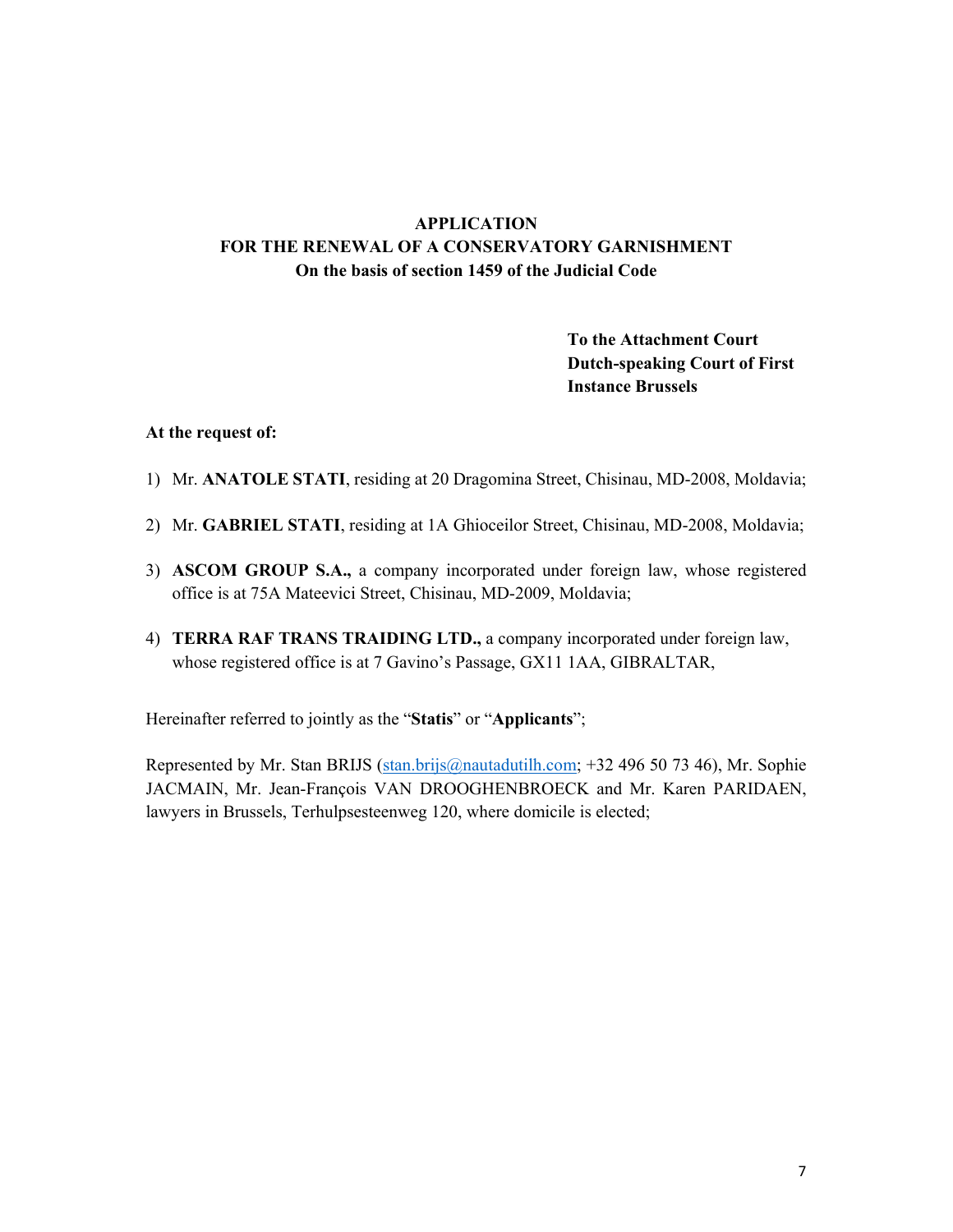## **TABLE OF CONTENTS**

| 1.   | GENERAL EXPLANATION AND OBJECT OF THIS APPLICATION3                                                              |
|------|------------------------------------------------------------------------------------------------------------------|
| 2.   |                                                                                                                  |
| 2.1. |                                                                                                                  |
|      |                                                                                                                  |
|      |                                                                                                                  |
|      |                                                                                                                  |
| 2.5. |                                                                                                                  |
| 2.6. | After almost three years from the date of the conservatory attachment, the Statis have not                       |
| 3.   | APPLICATION FOR THE RENEWAL OF THE CONSERVATORY ATTACHMENT<br>ON THE BASIS OF SECTION 1459 OF THE JUDICIAL CODE9 |
| 3.1. |                                                                                                                  |
| 3.2. |                                                                                                                  |
|      |                                                                                                                  |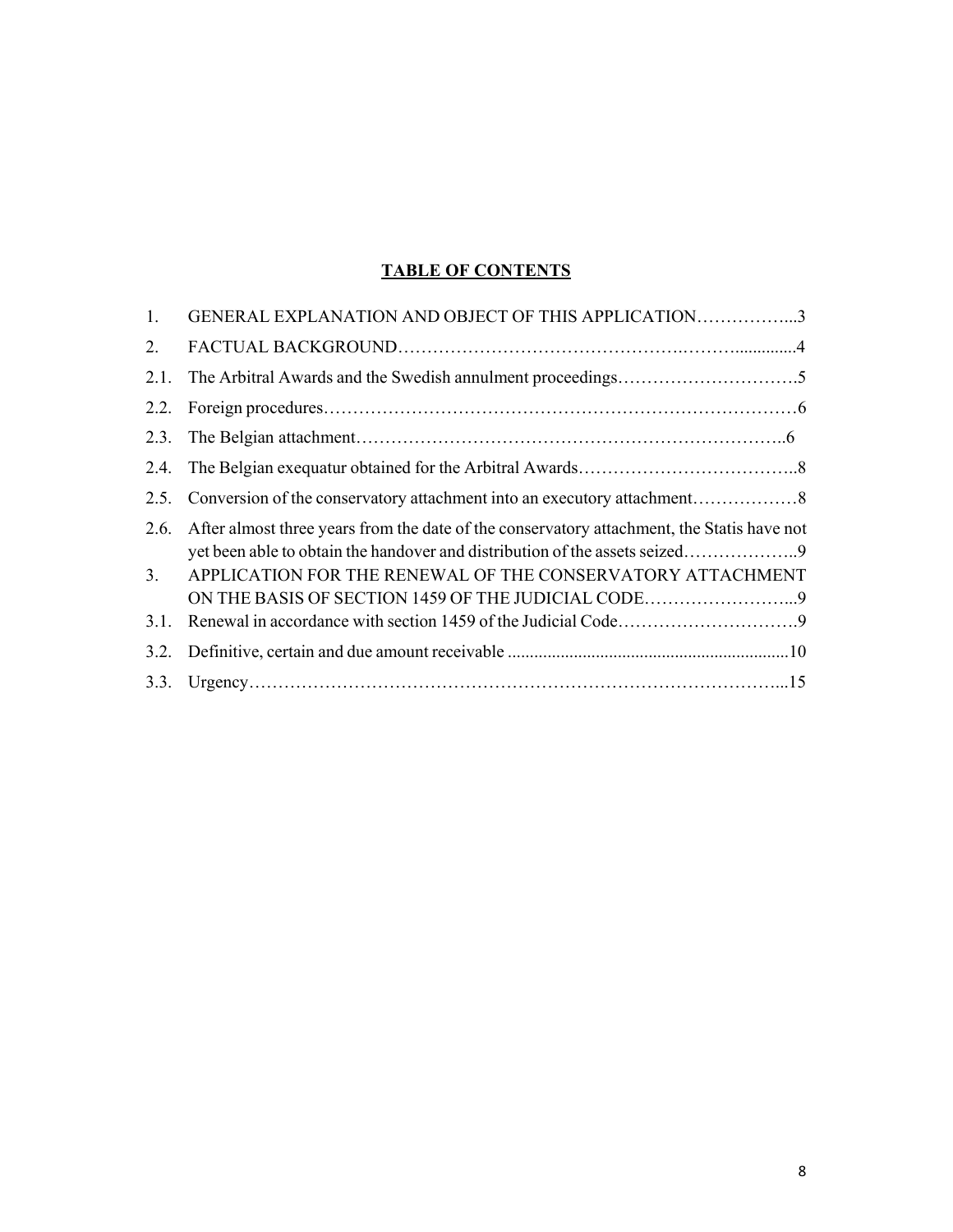#### **1 GENERAL EXPLANATION AND OBJECT OF THIS APPLICATION**

- 1. This petition for the renewal of a conservatory attachment was lodged by the Statis on the basis of Sections 1458 and 1459 of the Judicial Code. These sections determine that a conservatory attachment is to be applied for three years from the date of the decision authorising the attachment and that a creditor who proves there are reasonable grounds for maintaining it, may be authorised to renew it.
- 2. By order of 11October 2017 (known under Docket number 17/1185/B), the Statis were authorised by the Dutch-speaking Attachments Division of the Court of First Instance in Brussels to impose precautionary attachment on Kazakhstan's assets in Belgium, including those of the NFRK (the "**Authorisation Decision**"), held by BNYM (exhibit 1)., the Statis subsequently levied this attachment (exhibit 2). This Authorisation Decision was challenged by a third party opposition which was rejected by a decision of 25 May 2018 (subsequently referred to as the "**Confirmatory Decision**") (Exhibit 3).

As a result of their debtor Kazakhstan's incessant (dilatory) resistance and defiance against every possible enforcement step, the Statis have not yet to date, been able to realise the attached assets to their advantage.

3. The conservatory attachment was converted into an executory attachment on 12 June 2018 following the issuing of the enforceable Confirmation Decision of 25 May 2018, after the exequatur of 11 December 2017 had already been served on 2 January 2018 (**exhibit 15 and exhibit 16**)<sup>1</sup>.

As a result of this conversion into an executory attachment, the conservatory attachment should, in principle, no longer be required today, now that the executory attachment is in force, and is valid for a period of 10 years<sup>2</sup>.

However, given that Kazakhstan, in the opposition proceedings against the executory attachment, is attempting to (unjustifiably) challenge this regular conversion of the conservatory attachment and, in general is systematically quoting all possible, far-fetched

 $\mathcal{L}_\text{max}$ 

<sup>&</sup>lt;sup>1</sup> This conversion was carried out on the basis of section 1491 of the Judicial Code: "*The judgment in the case itself shall*, *where appropriate, in respect of the pronouncements handed down, constitute the enforceable title, the sole notification of*  which shall cause the conversion of the conservatory attachment into the executory attachment. This provision shall not *prevent the suspensive effect of the provisions and the owner's right of recovery in the event of attachment. Where the attachment is the subject of a dispute pending before the Attachment Court at the time of notification of the final decision on the case itself, the conversion of the conservatory attachment into an executory attachment merely involves the service of the decision of the Attachment Court recognising the lawfulness of the attachment*". 2

<sup>&</sup>lt;sup>2</sup> In fact, the Judicial Code does not provide for a specific period of validity for executory attachments of movable property. It is generally assumed that the prescription period for personal claims under ordinary law is applicable, in particular 10 years under Section 2262bis of the Civil Code (see E. Dirix (and V. Van Herreweghe)): "in the case of attachments of movable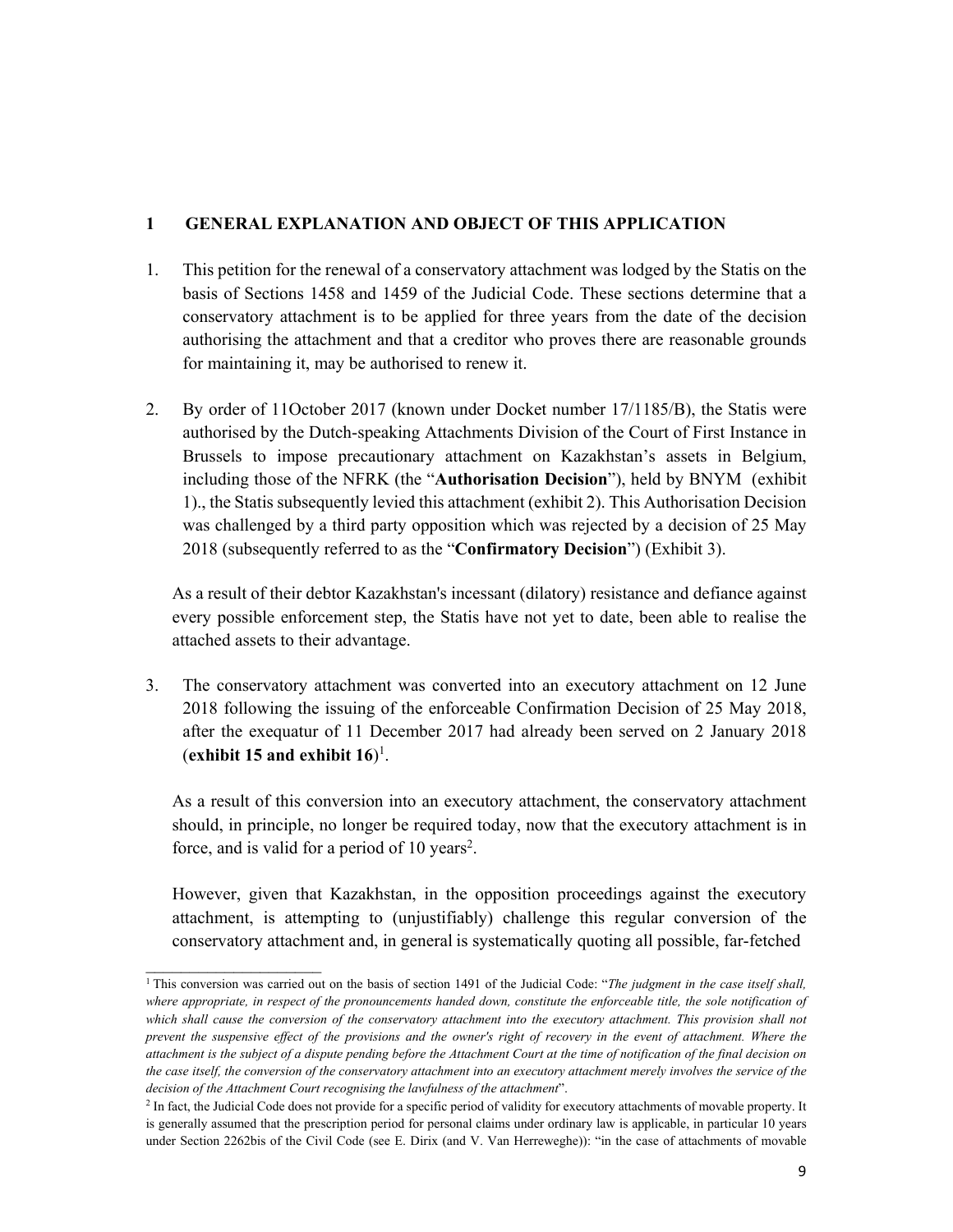property, no time-limit is laid down for the period of validity of the order, such that the time-limit under common law applies. Under section 2262a of the Civil Code, this period currently stands at ten years [...]" (E. Dirix, Attachment, 2018, Mechelen, 4th edition, No. 465; V. Van Herreweghe, Notebook on Attachments, Kluwer, 2019, p. 363); See also G. De Leval and F. Georges (eds), Attachments - Annotated Judicial Code Case Law, Brugge, die Keure, 2009, 424; S. Brijs and M. Van Hoecke, "Time-limits in the law governing attachments", in J. Van Doninck and others, Civil Procedural Law, present and future, Intersentia, Antwerp, 2013,170; L. Frankignoul, "Garnishment, Judicial Law. Practical Commentary, Kluwer, 2011, ХП.4-33: "*There is no time limit on the validity of a garnishment. The enforcement may last as long as the creditor does not waive its claim and the title remains current*". See also Antwerp, 5 October 1998, P&B, 1999, 240).

(unfounded) arguments, the Statis have decided to request the renewal of the conservatory order, without prejudice and in order to avoid the risk of any future challenge by Kazakhstan with regard to the conservatory garnishment.

- 4. This application concerns only the renewal of the attachment already authorised. For the sake of clarity, the Statis are not, therefore, applying for further authorisation to levy an attachment on the basis of section 2 quinquies of the Judicial Code<sup>3</sup>, given that this is no longer necessary in the context of an extension of an attachment that has already been levied.4 In this application, the Statis are therefore no longer going into the conditions of section 2 quinquies of the Judicial Code, but only the issue as to whether the general conditions of common law of the conservatory garnishment are still met (i.e. urgency and the existence of a certain, definitive and due claim). In any event, the Authorisation Decision, in which the attachment was authorised and which held that the assets were not immune (and therefore not incapable of being attached) on the basis of section 1412 quinquies of the Judicial Code, has the authority of res judicata.<sup>5</sup> This judgment was confirmed in third-party proceedings in the Confirmation Decision<sup>6</sup> (exhibits 1 and 3).
- 5. Finally, for the purposes of this application and the renewal of the Belgian conservatory attachment, the Statis have limited themselves to the facts and exhibits they deem relevant to this court in the context of the assessment of this renewal. Naturally, the Statis and their advisers are available should this Court require additional documents or information.

## **FACTUAL BACKGROUND**

 $\mathcal{L}_\text{max}$ 

6. In the interim, as a result of the actions and delaying strategy on Kazakhstan's behalf, who is refusing to abide by the numerous court rulings, this case has been the subject of very extensive proceedings, including at an international level. As stated above, the Statis will confine themselves to the facts relevant in the context of the current application for renewal of the conservatory attachment. The facts of the present case are known to this Court following the third-party proceedings initiated by Kazakhstan against the conservatory attachment (docket number 2017/4281/A), in which the Confirmation Order dismissing the third-party challenge and maintaining the authorisation and the attachment was issued on 25 May 2018 (**exhibit 3**).

<sup>&</sup>lt;sup>3</sup> Section [illegible] quinquies of the Judicial Code stipulates the principle of non-attachability of assets of a foreign state, which can be rebutted in three cases ("exceptions").

<sup>4 &</sup>quot;*The renewal of a conservatory attachment entails the maintenance of the earlier attachment and its continuation without interruption or discontinuity*". (E. Dirix, Attachment, 2018, Antwerp, APR, 264).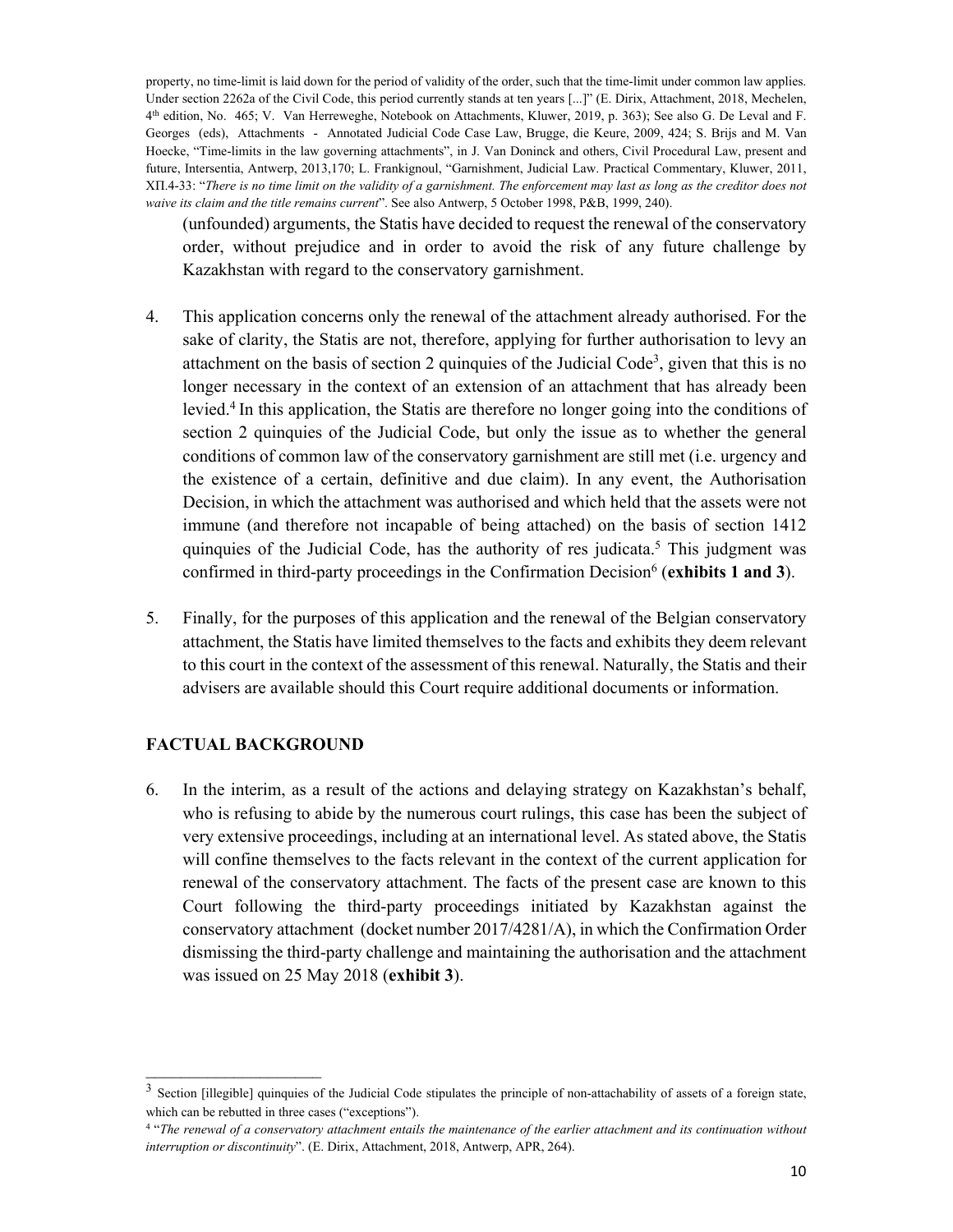5 Moreover, the circumstances have also remained unchanged. Cass. 18 December 2017, A W., 2018/19, p. 498; E. Dirix and K. Broeckx, Attachment, APR, Mechelen, 2010, p. 332; A. Fettweis, Civil Procedure Manual, Faculte de droit de Liege,1987, pp. 272- 273.

<sup>6</sup> "Consequently, this last fifth ground of appeal of KAZAKHSTAN [i.e. that the assets would benefit from immunity from *enforcement] must also be dismissed*".

## **2.1 The Arbitral Awards and the Swedish annulment proceedings**

- 7. Between 1999 and 2003, Anatolie Stati and his son, Gabriel Stati, through Ascom Group S.A. ("**Ascom**") and Terra Raf Trans Traiding ("**Terra Raf**") invested in two Kazakh companies, Kazpolmunay LLP ("**KPM**") and Tolkynneftegaz LLP ("**TNG**") through Ascom Group, for the exploitation of hydrocarbon deposits and the construction of an LPG plant.
- 8. In 2008 Kazakhstan launched a defamation and intimidation campaign against the Statis in order to obtain their investments at cut-rate prices. When this plan failed, Kazakhstan took over the investments and the LPG plant without compensation, and expropriated the Statis.
- 9. Following this unlawful expropriation, the Statis initiated arbitration proceedings under the Energy Charter Treaty before the Arbitration Institute of the Stockholm Chamber of Commerce1 ("**SCC**"). They claimed damages of almost USD 2.5 billion in these proceedings,.
- 10. On 19 December 2013, the Arbitral Tribunal (consisting of three internationally renowned arbitrators) rendered an arbitral award (**exhibit 4**), supplemented on 17 January 2014 (**exhibit 5**) (jointly known as the "**Arbitral Awards**").The arbitral tribunal rejected certain jurisdictional and other defences raised by Kazakhstan and ruled that Kazakhstan had violated its obligation, as laid down in section 10(1) of the Energy Charter Treaty, to treat investors fairly and equitably.8
- 11. The arbitral tribunal ruled that Kazakhstan's wrongful conduct had caused serious damage to the Statis and that Kazakhstan was liable for it. Kazakhstan was ordered to pay a total amount of USD **506,660,597.40** (comprising the sum of USD 497,685,101 and USD 8,975,496.40), plus interest. The Arbitral Tribunal then also ruled that Kazakhstan had to pay 3/4 of the 1,069,470.98 euro of arbitration costs, or **802,103.24 euro**.
- 12. Kazakhstan sought to procure the annulment of these Arbitral Awards in Sweden (the country of the seat of arbitration).To that end, Kazakhstan had lodged a first application for annulment in the Swedish SVEA Court in 2014, which rejected that application in 2016. Subsequently, Kazakhstan submitted an extraordinary request for annulment to the Swedish Supreme Court, but this request was also rejected in 2017 (**exhibits 6 and 7**).

Recently, in October 2019 and April 2020 respectively, Kazakhstan filed a further application for annulment in the Swedish SVEA Court and the Swedish Supreme Court. These two applications were (again) rejected by the Swedish Courts by decisions of 9 March 2020 and 18 May 2020 respectively (**exhibits 8 and 9**).

 $\mathcal{L}_\text{max}$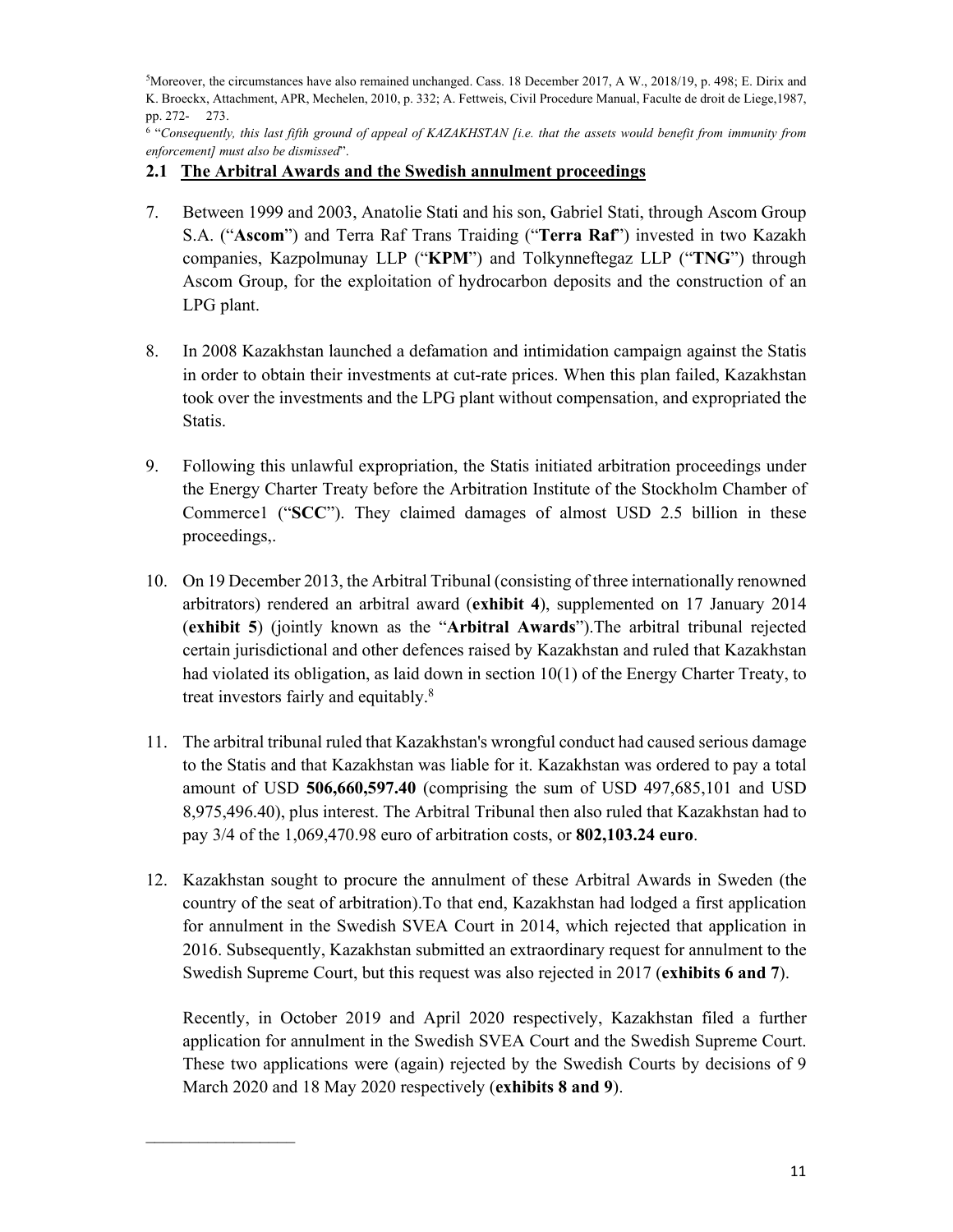<sup>7</sup>"The Arbitration Institute of the Stockholm Chamber of Commerce 8 Arbitral Awards, paragraph 1095 (exhibits 4 and 5).

- 13. As a result of the Swedish rulings, it is now, more than ever, indisputable that the Arbitral Awards are enforceable, final and binding and that there is no possibility of appeal or other recourse against them.
- 14. Despite the fact that the Arbitral Awards are final, Kazakhstan is still refusing after more than 7 years - to comply with these Arbitral Awards and to pay the damages it has been ordered to pay. Instead, Kazakhstan is disputing its liability and is introducing numerous, costly and dilatory proceedings against the Statis worldwide. In doing so, Kazakhstan is violating the Arbitral Awards, as well as numerous binding court rulings that have in the interim been handed down in the dispute between the Statis and Kazakhstan, not least those of the Swedish courts up to the highest level.

## 2.2 **Foreign proceedings**

- 15. Faced with Kazakhstan's dilatory attitude, the Statis was forced to initiate exequatur and enforcement proceedings against Kazakhstan following arbitration in various jurisdictions. For example, the Statis have initiated proceedings in England, Sweden, the Netherlands, Luxembourg, the United States, Italy and Belgium.
- 16. With the exception of England where the Statis decided to terminate the exequatur procedure early for mainly financial reasons - the Statis have obtained an exequatur for the Arbitral Awards in the following jurisdictions: in the United States (District of Columbia) on 23 March 2019 (this exequatur was confirmed on appeal on 19 April 2019 and by the US Superior Court (District of Columbia) on 15 October 2019), in Italy on 29 January 2018 (this exequatur was confirmed on appeal on 27 February 2019), in Luxembourg on 30 August 2017 (this exequatur was confirmed on appeal on 19 December 2019), in Belgium on 11 December 2017 (this exequatur was confirmed in third-party proceedings at first instance on 20 December 2019) and in the Netherlands on 14 July 2019.

#### **2.3 The Belgian conservatory attachment**

- 17. In Belgium, on 29 September 2017, the Statis lodged an application with this Court (the Dutch-speaking Attachment Court in Brussels, hereinafter referred to as the "**Attachment Court**" for short) for authorisation to levy a conservatory attachment against Kazakhstan, on all the assets of Kazakhstan, including those of the NFRK, held by the BNYM for Kazakhstan in Belgium.
- 18. The NFRK is a fund that does not have a *separate legal personality* but is part of the State of Kazakhstan. This fund is divided into two parts, a *stabilisation fund* and a *savings fund*. This fund's assets are the exclusive property of the State of Kazakhstan. Kazakhstan has assigned the management of this fund to the National Bank of Kazakhstan ("**NBK**"). This was done on the basis of a private law "Trust Management Agreement"9 ("**TMA**") concluded between Kazakhstan and NBK and governed by Kazakh law (**exhibit 10**).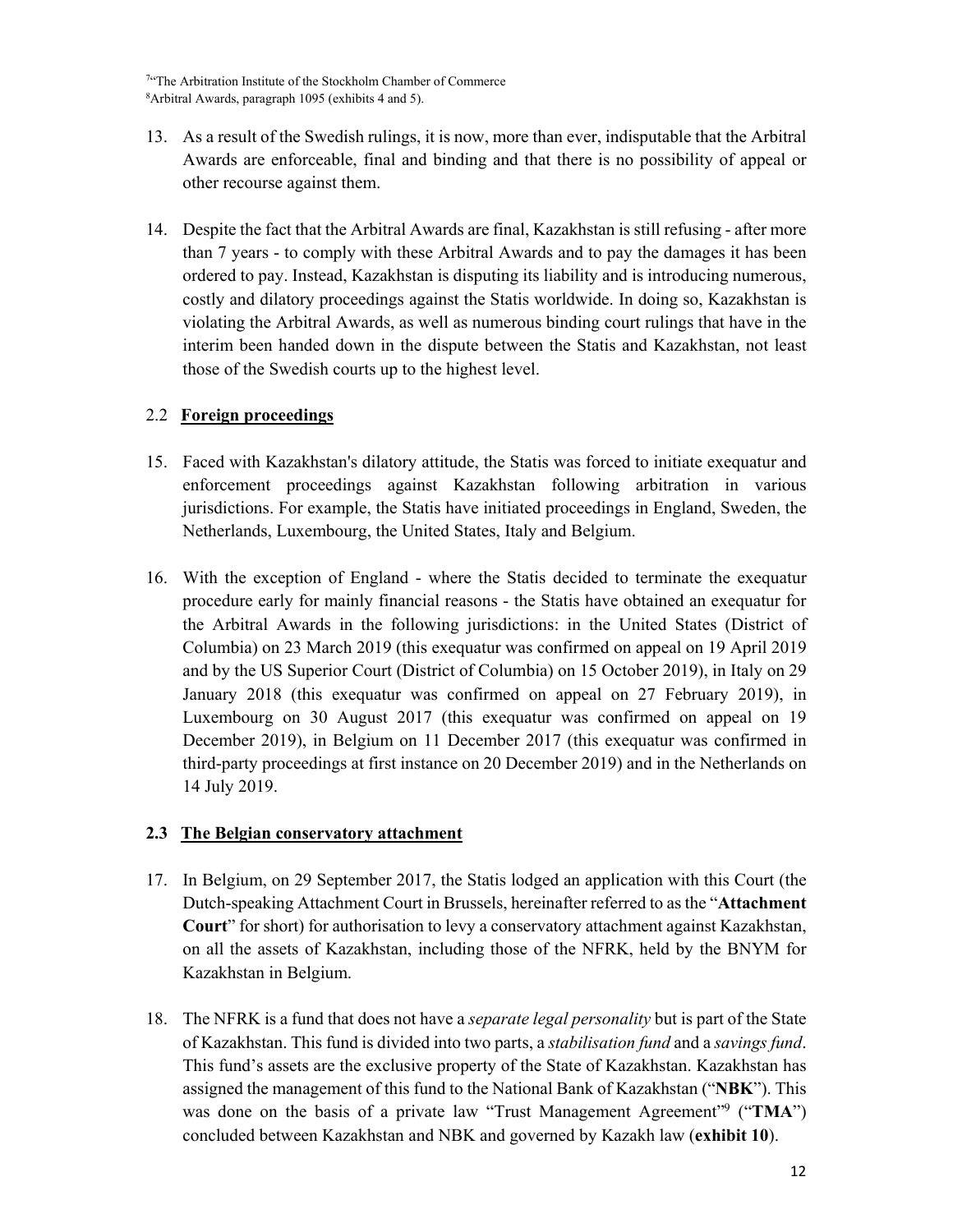$\mathcal{L}_\text{max}$ 

On the basis of this TMA, NBK acts as a kind of "trust manager"10 of the NFRK. In doing so, NBK did not acquire any ownership rights to the assets of the NFRK. This property is wholly owned by Kazakhstan, which also exercises extensive control and power over NBK and the NFRK's assets.

- 19. After the conclusion of the TMA with Kazakhstan, NBK outsourced the management of a significant part of the NFRK (i.e. a part of the Savings Fund) to BNYM, as an external administrator. This was done on the basis of a Global Custody Agreement<sup>11</sup> ("**GCA**") (**exhibit 11**). This GCA, formally concluded between NBK and BNYM, is governed by English law and expressly provides that NBK acts under the TMA as administrator of the NFRK on Kazakhstan's *behalf* and *for its benefit*.
- 20. On 11 October 2017, the attachment was authorised by means of the Authorisation Order (**exhibit 1**).
- 21. On 13 October 2017, the Authorisation Decision was notified to BNYM and the attachment was levied (**exhibit 2**).
- 22. In its declaration of third-party attachment 30 October 2017, BNYM wrote that although the GCA had been concluded with NBK, it could not rule out the possibility that Kazakhstan had or would acquire a claim on BNYM and froze some USD 22 billion in securities and cash (exhibit 12).

To date, BNYM has not deviated from its position in its garnishee declaration.

23. On 20 November 2017, Kazakhstan brought third-party proceedings against the Authorisation Order before the Dutch-speaking Court of First Instance in Brussels. NBK and BNYM intervened voluntarily. Both Kazakhstan and NBK put forward arguments in these proceedings concerning (i) an alleged lack of international jurisdiction (ii) an alleged incompatibility of the attachment with the *lex causae* (English law) of the GCA, (iii) an alleged non-fulfilment of the common law conditions for attachment, (iv) the alleged lack of an object of the attachment (absence of a debt relationship between BNYM and Kazakhstan in relation to the attached assets) and (v) the attached assets' alleged immunity from enforcement.

The hearing was held on 27 April 2018.

24. In the Confirmatory Decision of 25 May 2018, the Attachment Court dismissed the third party challenge in its entirety and declared all the appeals of Kazakhstan and NBK unfounded (**exhibit 3**). The object of the attachment (USD 22 billion) was reduced to USD 530 million $12$ .

<sup>9</sup> *Trust management agreement* 

 $\overline{10}$  Trust administrator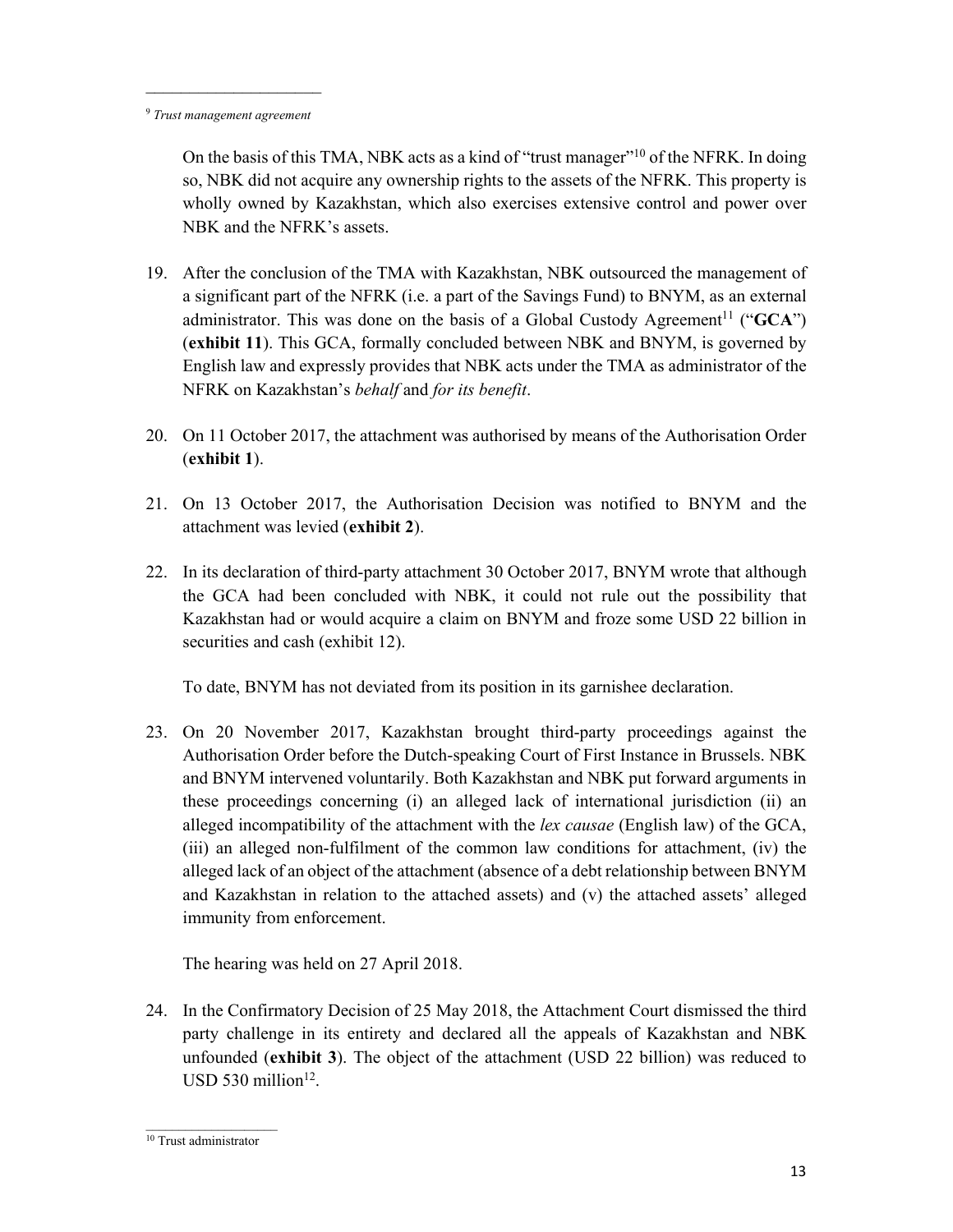$\mathcal{L}_\text{max}$ 

 $12$  This was done at the invitation of the Statis themselves, who had stated in their brief that they would not object to the sum being limited to the amount of the Arbitral Award (plus interest and costs).

25. On 11 July 2018, Kazakhstan appealed the Confirmation Order in the Brussels Court of Appeal. NBK also lodged an appeal on 12 July 2018. BNYM voluntarily intervened. Those appeal proceedings are currently pending. The parties have exchanged briefs and oral arguments have been fixed for 13 April 2021, 20 April 2021 and 4 May 2021.

## **2.4 Belgian exequatur obtained for the Arbitral Awards**

- 26. On 13 November 2017, the Statis filed a unilateral request for exequatur in the Frenchspeaking Court of First Instance in Brussels. On 11 December 2017 the court granted exequatur (**exhibit 13**).
- 27. On 2 February 2018, Kazakhstan filed a third-party challenge in the French-speaking Court of First Instance seeking the annulment of the exequatur. Kazakhstan's main argument was that the Arbitral Awards were allegedly tainted by fraud. This procedure took almost 2 years (and more than a thousand pages of briefs and exhibits were exchanged). A total of 5 hearings took place: on 9 and 10 May 2019 (during which the facts and procedural arguments were presented) and on 13, 14 and 15 November 2019 (for the discussion of the alleged fraud).
- 28. On 20 December 2019, the French-language Exequatur Court dismissed in its entirety Kazakhstan's third-party challenge, including the alleged fraud arguments, and confirmed the Belgian exequatur for the Arbitral Awards in a reasoned 34-page judgment (**exhibit 14**) (the "**Exequatur judgment**").
- 29. The exequatur court is the natural court to rule on the title (and the arguments put forward by Kazakhstan and the Statis in this respect), and has therefore already done so (to the disadvantage of Kazakhstan) in a court decision which is provisionally enforceable.
- 30. On 17 April 2020, Kazakhstan lodged an appeal against the Exequatur judgment<sup>13</sup> and an appeal for annulment on 2 June 2020. These appeals do not have suspensory effect.

## **2.5 Conversion of the conservatory attachment into an executory attachment**

- 31. On 25 May 2018, the Attachment Court confirmed the validity of the current conservatory attachment (and dismissed the third-party challenge in its entirety) in the Confirmatory Decision, and the Statis had had an enforceable exequatur since December 2017, so on 12 June 2018 they converted the conservatory attachment into an executory attachment (**exhibit 15**).
- 32. On 27 June 2018, Kazakhstan lodged an objection to this executory attachment with the Attachment Court of the French-speaking Court of First Instance in Brussels. NBK and BNYM voluntarily intervened in this challenge procedure.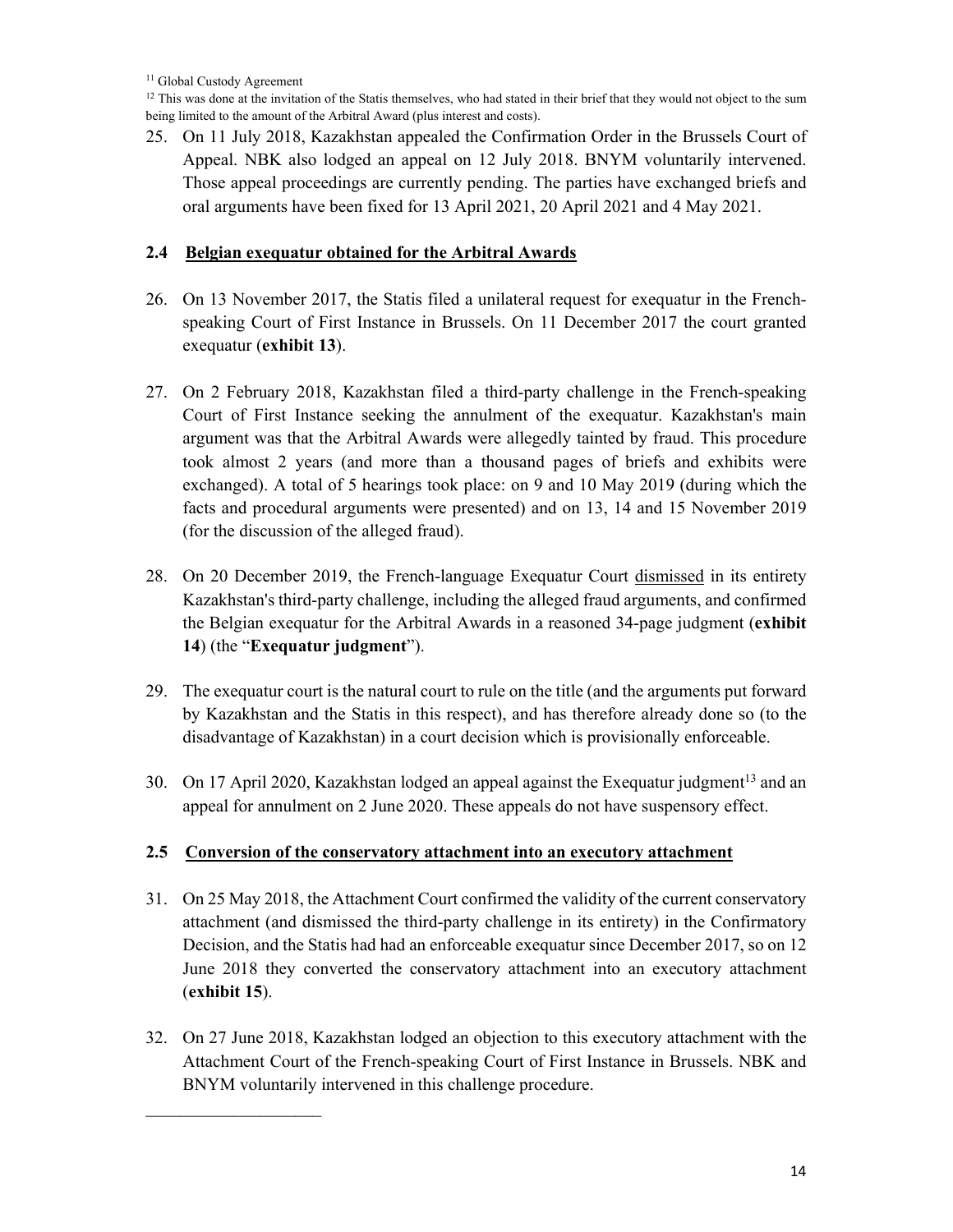<sup>13</sup> The Statis consider this action inadmissible on the basis of the provisions of Part 6 of the Judicial Code which provides that in exequatur proceedings, the Court of First Instance shall decide at first and last instance (Section 1720 §2 and Section 1680 of the Judicial Code).

- 33. Challenge has suspensory effect on the third-party's attachment obligation to issue a declaration (section 1543 of the Judicial Code). Consequently, as long as that challenge procedure is pending, BNYM cannot and must not dispose of the funds.
- 34. On 20 August 2019, the French-language Attachment Court allowed the case to proceed. The parties are now exchanging briefs, and the hearing is scheduled for 2 December 2020.

## 2.6 **After almost three years from the date of the conservatory attachment, the Statis have not yet been able to obtain the handover and distribution of the attached assets.**

- 35. The current state of affairs in Belgium is that the Statis attached USD 530 million in 2017 under the Authorisation Decision. However, today, almost three years later, the Statis are still engaged in legal proceedings initiated by Kazakhstan and have not yet been able to realise any assets. On the one hand, there is the pending challenge procedure against the executory attachment (which has a suspensory effect) and, on the other hand, the pending appeal against the protective order.
- 36. In this regard, the Statis emphasize that Kazakhstan is not shying away from the tactics of dilatory manoeuvres and has a clear objective in mind: to stretch all procedures as long as possible and make them as complex as possible (for example, Kazakhstan's latest brief in the opposition to the executory garnishment is no less than 382 pages and in the appeal proceedings no less than 481 pages) as well as to use all possible legal remedies. Similarly, reference can be made to the fact that in the Belgian proceedings, Kazakhstan is demanding that these should be suspended pending other Belgian, but also foreign, proceedings. Kazakhstan, for its part, is attempting to slow down these proceedings (through procedural manoeuvres, alignment of procedural calendars with foreign proceedings, application of section 748(2) of the Judicial Code, systematic exhaustion of all legal remedies, "new" exhibits, etc.). This is creating a vicious circle in which Kazakhstan has been trying to block the Statis for many years, while still presenting themselves as being diligent. The Statis have had to defend themselves time and again against all kinds of litigation by Kazakhstan. As a result, time continues to elapse and it also means that today, almost three years after the attachment, the Statis have not yet been able to complete the seizure.

## **3. APPLICATION FOR THE RENEWAL OF THE CONSERVATORY ATTACHMENT ON THE BASIS OF SECTION 1459 OF THE JUDICIAL CODE**

## **3.1 Renewal in accordance with section 1459 of the Judicial Code**

37. Section 1459 of the Judicial Code provides the following for the renewal of garnishments:

"*A creditor who proves that there are reasonable grounds for maintaining the attachment may be authorised to renew it. Renewal shall be requested by a reasoned application, submitted to the court competent to authorise the*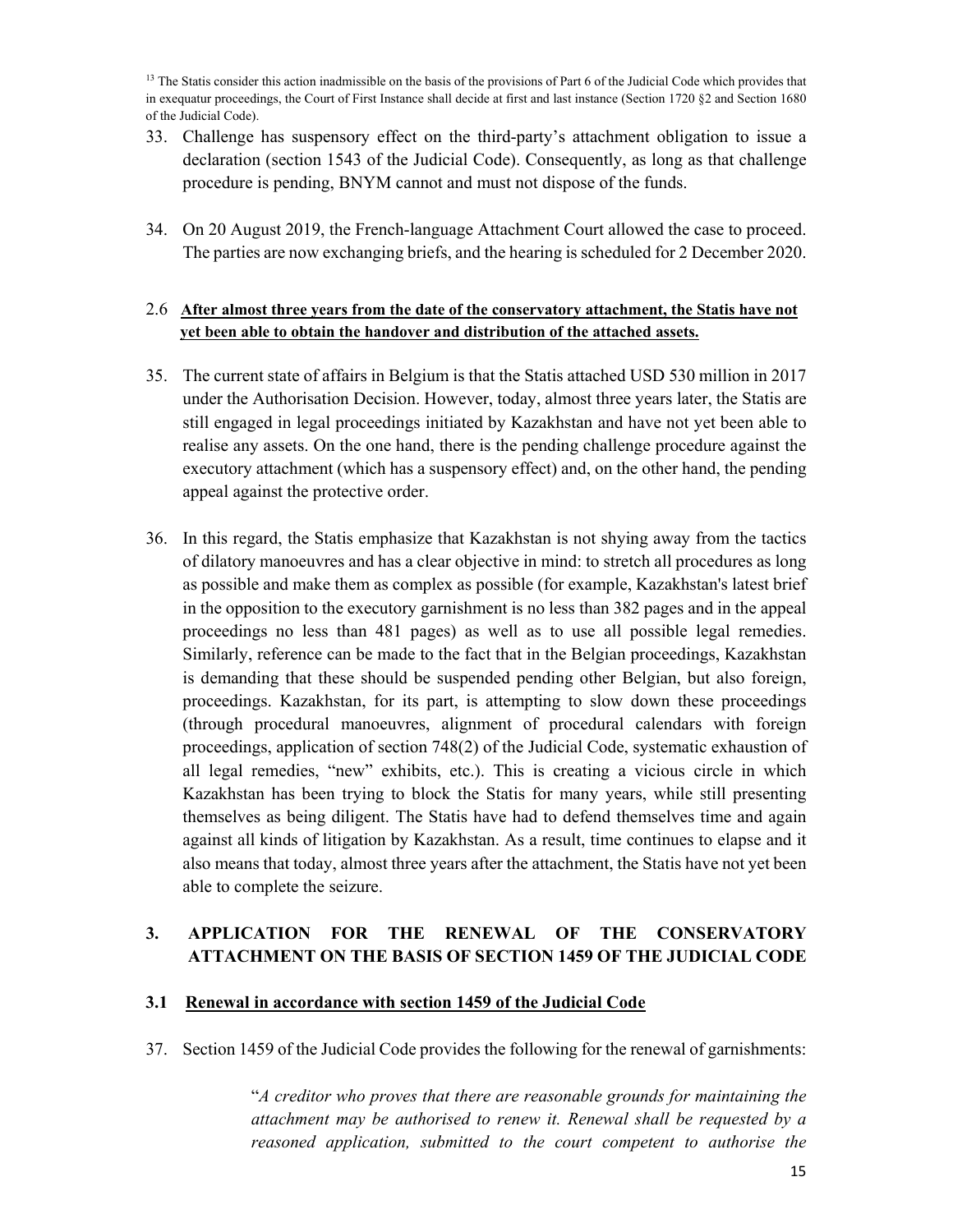*attachment by a lawyer or bailiff and signed by them. The application shall be dealt with within the period prescribed in section 1418. The court authorising the renewal shall determine its duration. The period shall begin on the expiry of the period of validity of the renewed attachment. Decisions refusing renewal are final*".

- 38. It follows from this provision that this Court is certified to authorise the renewal of the attachment.
- 39. Where there are "justifiable reasons", the Attachment Court shall, on the basis of section 1459 of the Judicial Code, allow the requested renewal of a conservatory attachment $14$ . Justifiable reasons are deemed to exist if, for example, "*the debt has not been fully discharged and the risk remains*"15 When assessing the renewal, the Attachment Court will also examine whether there is (still) (i) urgency and (ii) the existence of a certain, fixed and due claim.
- 40. In accordance with section 1418 of the Judicial Code, the Attachment Court must decide within 8 days of this application's filing.
- 41. The Statis will demonstrate below that the conditions for a renewal in accordance with section 1459 of the Judicial Code have been (more than ever) satisfied, given that there are certainly justifiable reasons to renew the current conservatory attachment, the first justifiable reason being the fact that Kazakhstan has so far failed to pay and has involved the Statis in various judicial procedures in Belgium (i.e. attachment procedures/exequatur procedure). At the same time, the Statis still have a certain, fixed and due claim, and there is urgency, as explained below. The Statis therefore respectfully request, on the basis of this application, that this Court grant the authorisation to renew this attachment pursuant to section 1459 of the Judicial Code.

## **3.2 Fixed, certain and due claim**

## **A. Principles**

- 42. Legal doctrine is unanimous that when a creditor has obtained an arbitral award requiring the debtor to pay, the debt is certain, fixed and due<sup>16</sup>.
- 43. Under Belgian law, it is also certain that a *foreign arbitral award* is considered to be an award within the meaning of section 1414 of the Belgian Judicial Code<sup>17</sup>. Such a judgment exempts the creditor from the application for conservatory attachment<sup>18</sup>, *even if exequatur has not yet been obtained*, and also confirms *ipso facto* that a fixed, certain and due claim exists.

 $\mathcal{L}_\text{max}$ 

<sup>14</sup> E. Dirix, Attachment, 2018, Antwerp, APR, 264.

<sup>15 &</sup>quot;the debt has not yet been fully discharged and the risk remains". De Leval, G., "Attachment of immovable property", Rep. not., XIII, Notarial Procedure, Book 2, Brussel, Larcier, 2018, n° 201.<br><sup>16</sup> H. Boularbah, "Successfully enforcing an arbitral award", in V. Foncke and B. Kohl, *What counsel in arbitration can do*,

*must do or must not do?*, Bruylant, Brussel, 2015, 103.<br><sup>17</sup> V. Van Herreweghe, Notebook on Attachment 2017, Mechelen, Wolters, 2017, 300.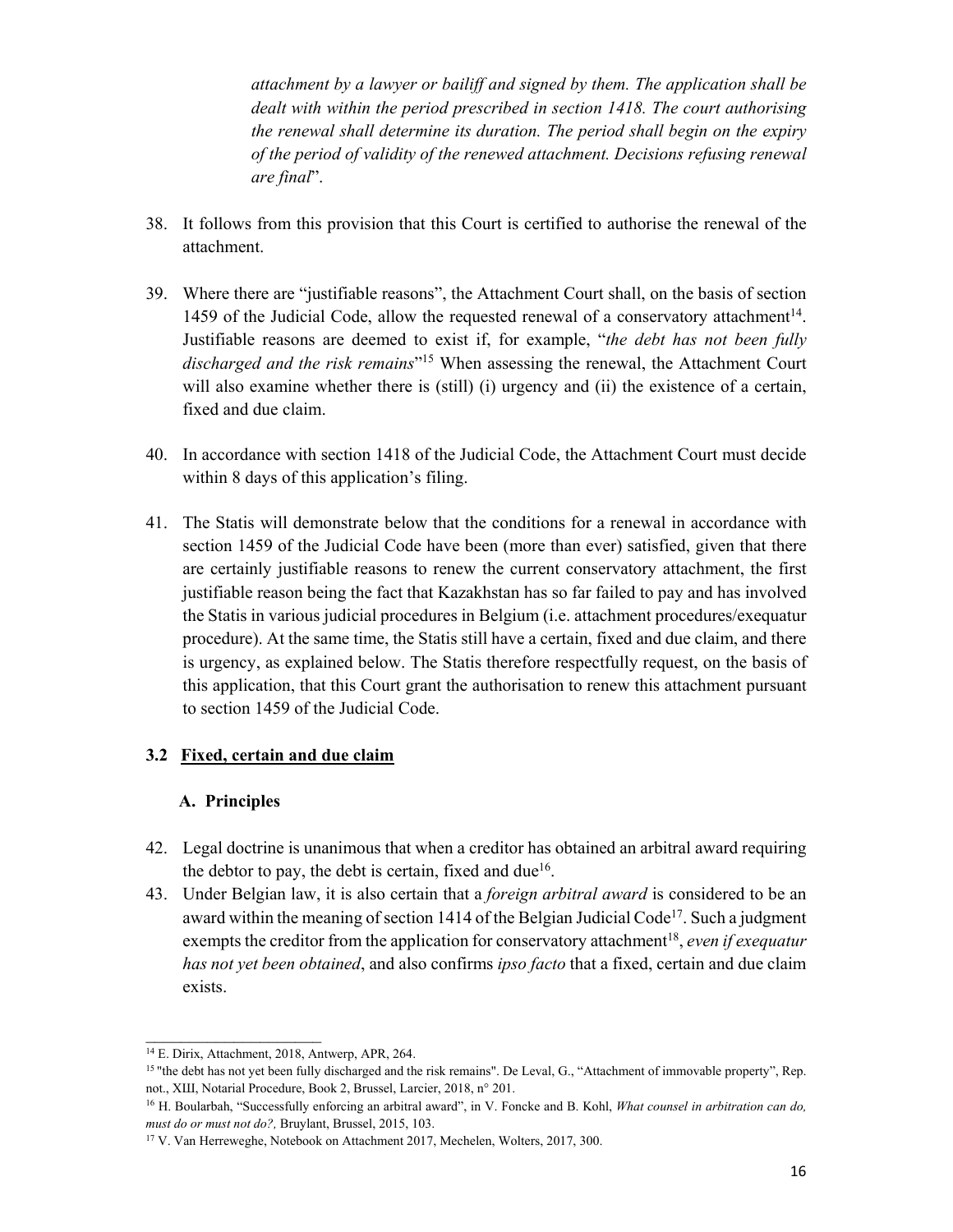This is confirmed by E. Dirix19 and G. De Leval<sup>19</sup>: "*It was thus decided that the presentation of a foreign judgment that has not obtained exequatur in Belgium constitutes proof of a claim that is certain, due and of a fixed amount within the meaning of section 1415 of the Judicial Code, without it being necessary to take into account the outcome of the proceedings initiated in the context of the recognition and enforcement of the judgment*<sup>"20</sup>. A judgment - such as an arbitral award - even if it is not provisionally enforceable, notwithstanding a challenge or appeal, constitutes the basis for levying a conservatory attachment 21.

44. In addition, the exequatur court is the trial court, with regards to the assessment of the existence of an enforceable judgment in Belgium ("the exequatur"). This is the only competent court, as confirmed by legal doctrine and jurisprudence:

> *"(…) the Attachment Court may not rule that a claim is certain and definite in order to allow a conservatory attachment, if the trial court has declared this claim unfounded; Cass. 30 September 2016 C.15.0406.N, R W 2017-18, 220: not even regarding incidental disputes that arise in the enforcement dispute; the fact that the Attachment Court constitutes part of the court of first instance does not alter this. A fortiori, it must not undermine what has already been decided here by the trial court. (Cass. 11 May 1998, RW 1998-99, 602 and Arr. Cass. 1998, no. 233). (....) This is undeniably the case as regards conservatory attachments (see also No. 349). A similar response is required in the context of disputes arising in the context of executory attachments. After all, the pronouncement on the enforceable judgment has already been given by the trial court. Furthermore, any other solution would run counter to the nature of these disputes, which require a rapid resolution, and to the principle that implementation cannot in principle be further suspended by ambiguities.*

> *Nor does the jurisdiction of the appellate court hearing an appeal against an order of the Attachment Court extend further (Bergen 2 June 1991, JLMB 1992, 1396)"*22.

#### **B. Application in the instant case**

45. **The Arbitral Awards**. At the time of the attachment, the Statis had a claim against their debtor that was certain, due and fixed: the Arbitral Awards (upheld in their entirety by the Swedish SVEA Court and the Supreme Court in the (first) annulment proceedings brought by Kazakhstan in 2016 and 2017) (**exhibits 6 and 7**).

 $\mathcal{L}_\text{max}$ 

<sup>19</sup> E. Dirix, Attachment in APR, Mechelen, Kluwer, 2018,456.

<sup>20</sup> G. De Leval, *Treatise on Attachments*, Rechtsfaculteit Luik, 1988, 307; Luik 6 May 1976, *Jur. Liege*, 1976-77. 21 E. Dirix, Attachment in APR, Mechelen, Kluwer, 2018,277.

<sup>22</sup> E. Dirix, Attachment, APR 2018, pp. 45 - 46.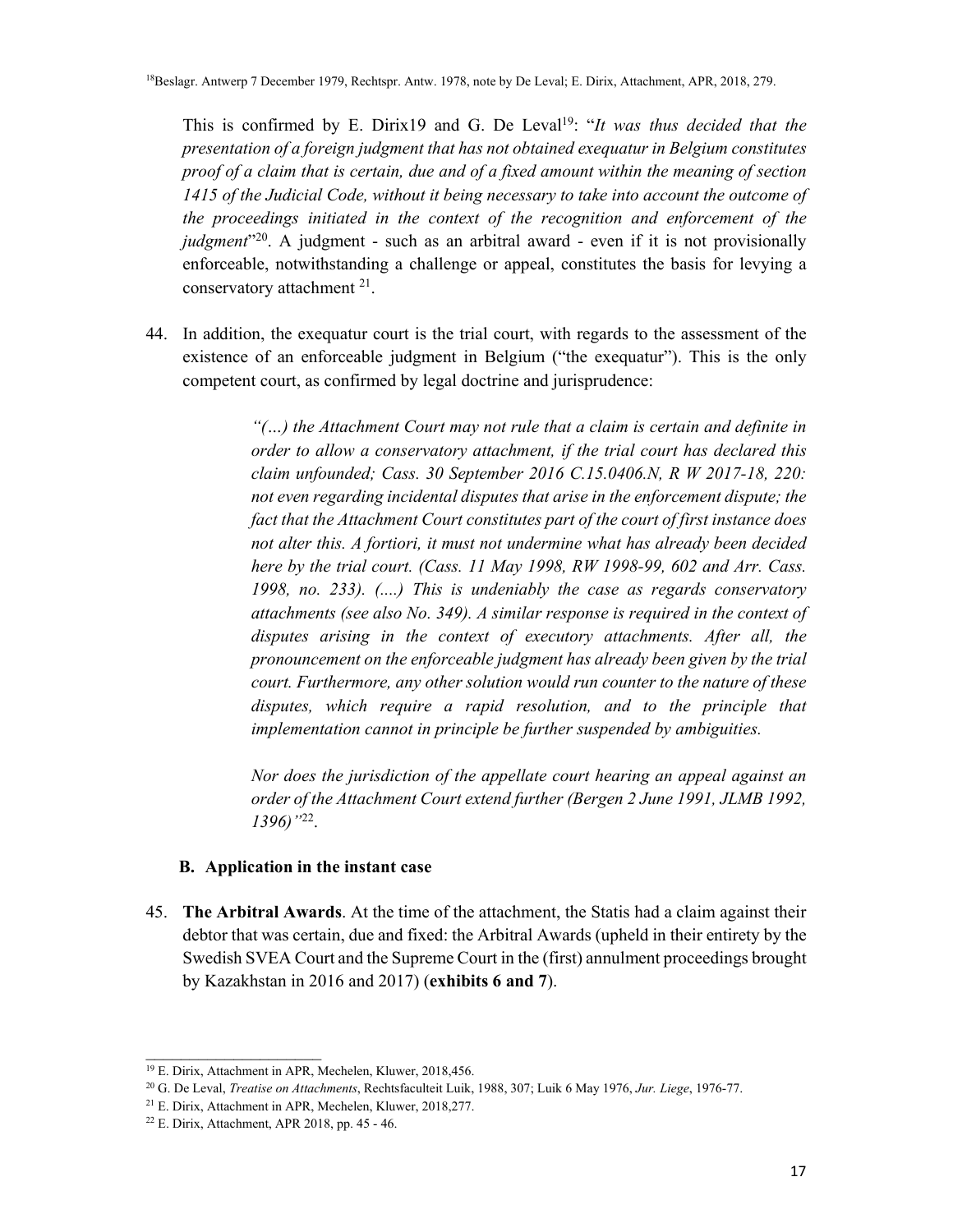- 46. As stated in the factual background, on 25 November 2019 Kazakhstan initiated *second annulment proceedings* against the Arbitral Awards in the SVEA Court based on "*new elements*" relating to alleged fraud allegedly committed by the Statis during the arbitration. That request was rejected by the SVEA Court on 9 March 2020 (**exhibit 8**). A second application for review of 3 April 2020 lodged in the Swedish Appeal Court where Kazakhstan also produced 'new' exhibits related to the alleged fraud - was dismissed, on 18 May 2020 (**exhibit 9**).
- 47. As a result of the abovementioned Swedish decisions, the Arbitral Awards are now undeniably final and binding (in all respects) and constitute a certain, fixed and due claim.
- 48. **The Belgian exequatur**. What's more, the Statis now also have an enforceable title for the Arbitral Awards in Belgium. After the exequatur was first granted on a unilateral application on 11 December 2017, Kazakhstan brought a third-party challenge on 2 February 2018, the main argument being the alleged fraud of the Statis. These exequatur proceedings lasted almost 2 years (and the parties exchanged more than 1,000 pages of briefs). The hearings took place on 9 and 10 May 2019 (the account of the facts), and on 13, 14 and 15 November 2019 (the alleged fraud allegations).

During the hearings of 13, 14 and 15 November 2019 - all three of which were reserved to deal with Kazakhstan's fraud arguments in detail - Kazakhstan made a lot of noise about so-called "new" "KPMG Correspondence". Kazakhstan insisted during the session that it wanted to present a whole series of "new exhibits" relating to this KPMG correspondence as evidence, which would prove the fraud. The Statis had initially opposed this request (because they saw it as yet another dilatory manoeuvre by Kazakhstan to postpone the case). Ultimately, the Statis finally agreed that Kazakhstan could also present these new exhibits at the November 2019 hearings. These exhibits were then the subject of the *inter partes* proceedings, as explicitly stated in the record of the hearings of 13, 14 and 15 November 2019 (**exhibit 17**):

> "*the applicant [Kazakhstan] presented in evidence a file of new exhibits with a new list. The Defendants agreed to the said presentation. The Court heard the parties regarding these new exhibits, which were therefore included in the inter partes proceedings that took place during the three hearings. The Claimant shall not request the reopening of the proceedings regarding these new exhibits*"23.

49. On 20 December 2019, following the hearings and in particular the presentation and discussion of all the exhibits by the parties, the French-language Exequatur Judge rejected Kazakhstan's third party challenge - and thus also the entire fraud argument - in the Exequatur judgment (**exhibit 14**). In doing so, the Exequatur court took the following into consideration, *inter alia*:

<sup>23</sup> Free translation: "*the applicant [Kazakhstan] presented a file of new exhibits with a new list as evidence. The Defendants agreed to the said presentation. The Court heard the parties regarding these new exhibits, which were therefore included in the inter parties' proceedings, that took place during the three hearings. The Claimant shall not request the reopening of the*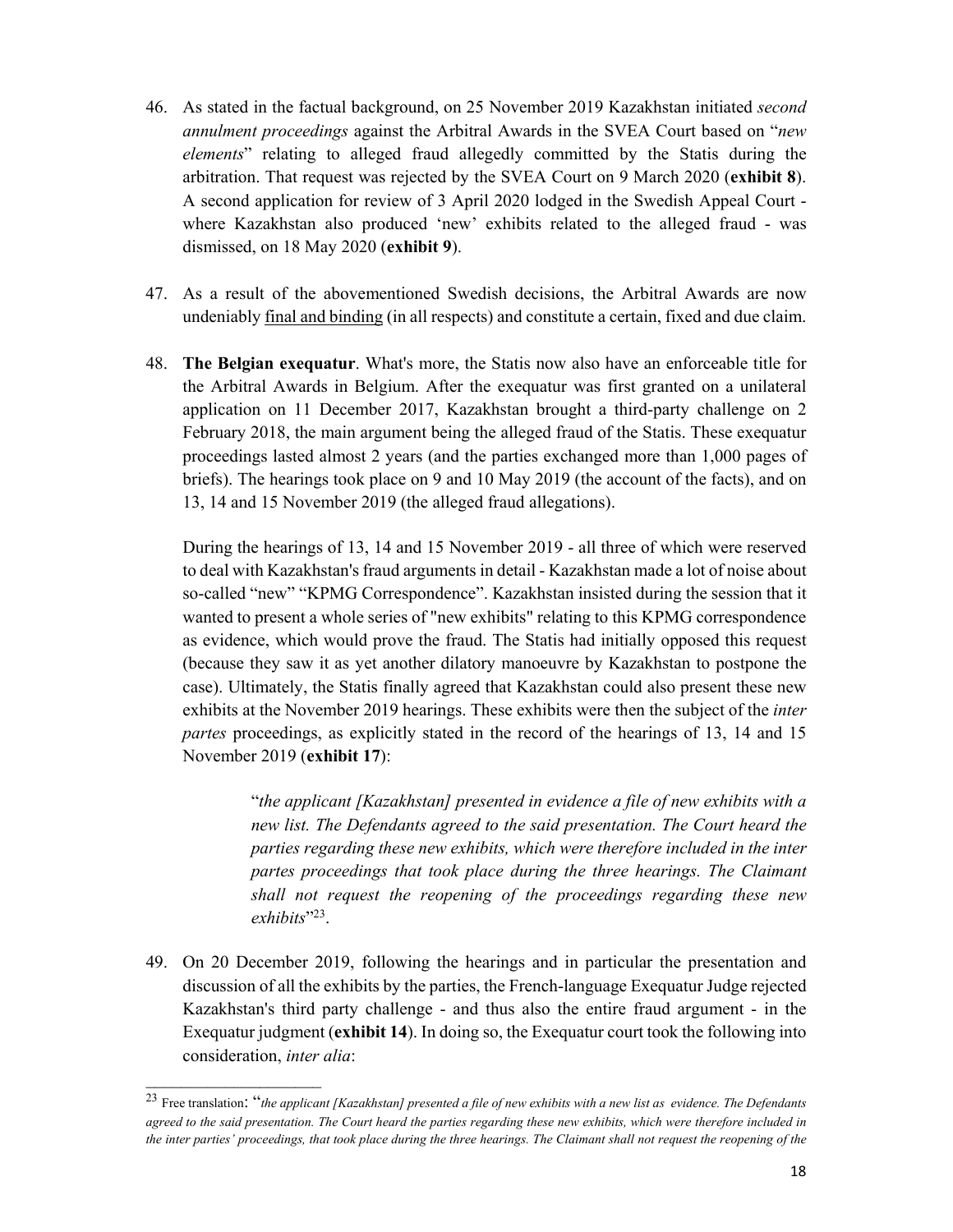*proceedings regarding these new exhibits. The court heard the parties on these new exhibits, which therefore formed part of the inter partes proceedings that took place during three hearings. The reopening of debates will not be requested by the plaintiff with regard to these new exhibits*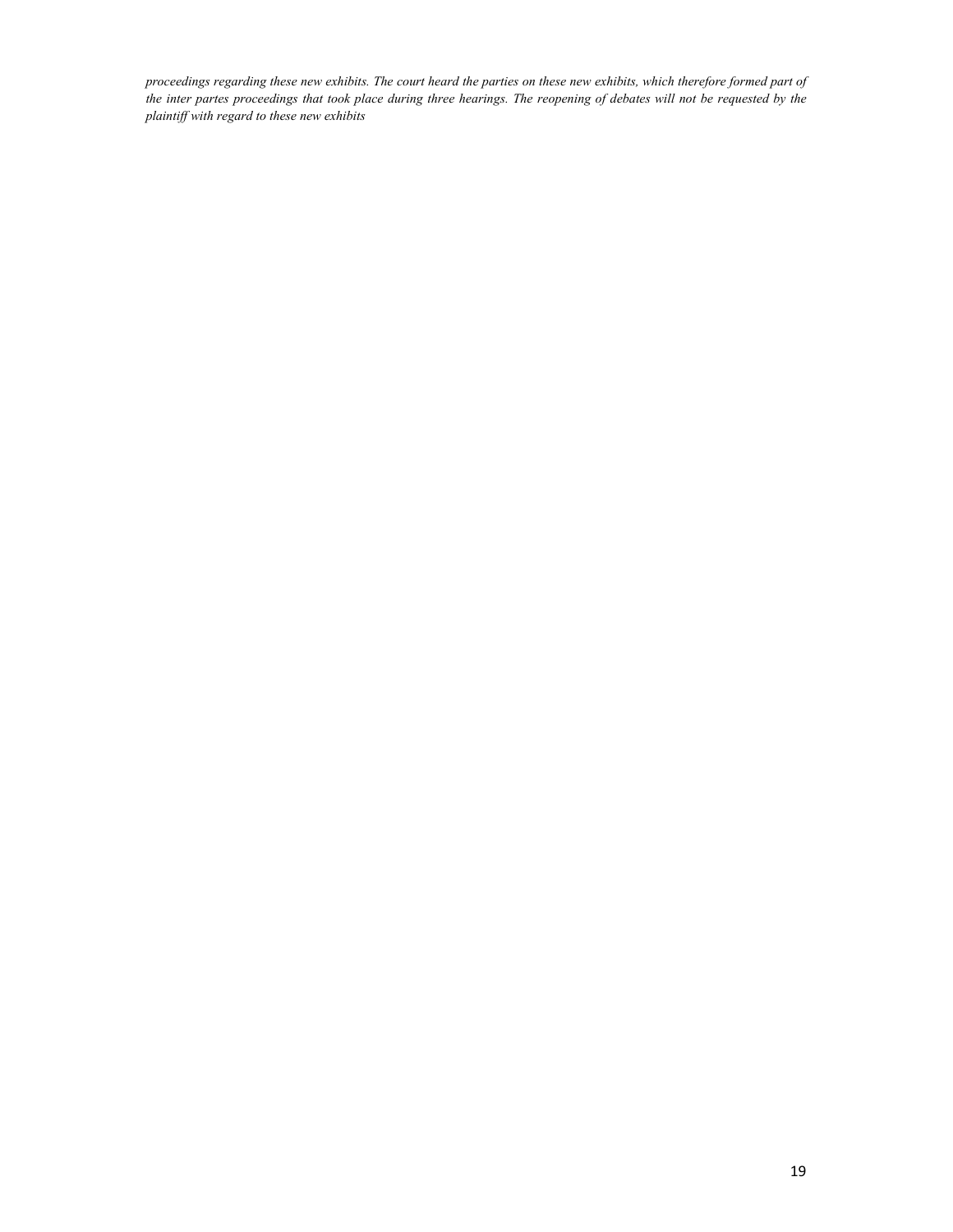*"En novembre 2008, le Kazakhstan a réalisé un audit fiscal complet de KPMM et ING pour les années antérieures au 31 décembre 2007"<sup>24</sup>* (p.4)

*"L'interprétation restrictive des motifs de refus d'exequatur n'empêche pas un contrôle effectif de l'effet d'une sentence étrangère sur l'ordre public international belge. L'effectivité de pareil contrôle implique une appréhension des éléments de fait et de droit afin de vérifier l'adéquation de la solution retenue par l'arbitre avec l'ordre public international belge"25* (p.23)

*"Le Kazakhstan ne rapporte pas la preuve du lien causal déterminant entre le gonflement prétendument fictif des états financiers 2005 et 2007 et le quantum du dommage tel que retenu en équité par le tribunal arbitral"26* (p.26)

*"Il résulte dès développements qui précèdent que le Kazakhstan ne rapporte pas la preuve que les fraudes invoquées ont eu une incidence manifeste et certaine sur le résultat de la sentence, ou, autrement dit, qu'elles en sont « la cause déterminante*"27

*"Par voie de conséquence, the Kazakhstan n'établit pas non plus en quoi les manouvres alléguées de fraude auraient pour effet de rendre la reconnaissance ou l'exécution de la sentence arbitrale contraire à l'ordre public international belge"28* (p.28)

- 50. The Exequatur judge considered that there was no "*lien causal déterminant*"29between the alleged fraud and the Arbitration Judgments and ruled that the Arbitration Judgments did not violate the Belgian international public order, at which time it completely confirmed the exequatur in the thirdparty proceedings.
- 51. On 17 February 2020, Kazakhstan filed an appeal against this Exequatur award<sup>30</sup> and an appeal to the Court of Cassation on 2 June 2020. These procedures do not have a suspensory effect, which is why the Exequatur award is immediately enforceable today.

<sup>&</sup>lt;sup>24</sup> Free translation: "In November 2008, Kazakhstan carried out a full tax audit of KPMM and ING for the years prior to 31 December 2007"

<sup>&</sup>lt;sup>25</sup> Free translation: "The restrictive interpretation of the grounds for refusal of exequatur does not prevent effective control of the effect of a foreign award on Belgian international public order. The effectiveness of such control implies an understanding of the elements of fact and of law in order to verify the adequacy of the solution adopted by the arbitrator with Belgian international public order."

<sup>&</sup>lt;sup>26</sup> Free translation: "Kazakhstan does not provide proof of the decisive causal link between the allegedly fictitious inflation of the 2005 and 2007 financial statements and the quantum of the damage as held in equity by the arbitral tribunal."

<sup>&</sup>lt;sup>27</sup> Free translation: "It follows from the foregoing developments that Kazakhstan does not provide proof that the fraud invoked had a manifest and certain impact on the outcome of the award, or, in other words, that they are "the decisive cause".

<sup>&</sup>lt;sup>28</sup> Free translation: "Consequently, Kazakhstan does not establish either how the alleged fraudulent manoeuvres would have the effect of rendering the recognition or enforcement of the arbitral award contrary to Belgian international public order. <sup>29</sup> Free translation: "decisive causal link."

<sup>&</sup>lt;sup>30</sup> According to the Statis, this appeal is not admissible in accordance with Part 6 of the Belgian Judicial Code [Ger. W.] (now the court of first instance in "first and final instance" rules that it is in accordance with the relevant articles 1720, §2 and 1680, § 5 Ger.W.)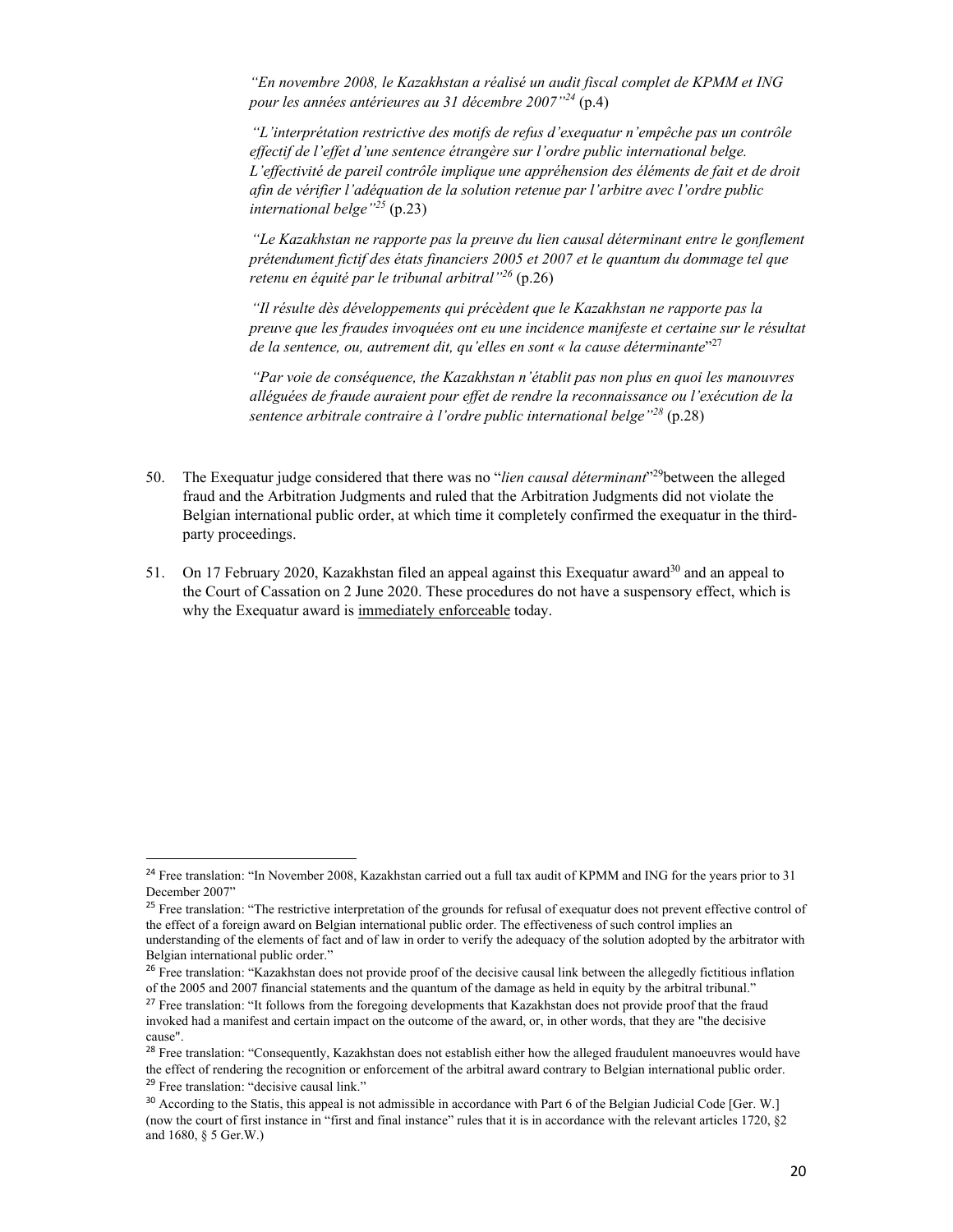- 52. It can be argued that there is a debt claim that is certain, for a fixed amount and due. In light of the above, it is clear that the Statis have a valid and enforceable title, based on no less than two foundations.
	- 1. The Arbitration Judgments (confirmed up to 4 times by the competent courts in Sweden)
	- 2. The (enforceable) Belgian exequatur for these Arbitration Judgments (granted ex part in 2017 and confirmed in third-party proceedings after proceedings in the presence of both parties in 2019 through the Exequatur award, against which the appeal and appeal to the Court of Cassation did not have suspensory effect).

The character of the Statis' title as certain and for a fixed amount thus, cannot be discussed today. Moreover, this character of the Statis' title as certain and for a fixed amount was also already recognized by the attachment judge in the Authorization Decision of 11 October 2017.

The Statis unnecessarily also once again refer to the Confirmation Decision, in which the following is stated:

*"The arbitral awards have res judicata effect. The Belgian exequatur judge in the meantime has also declared them to be enforceable. This means that he has not determined that this declaration of enforceability would to be contrary to public order.* 

 *The attachment judge may not undermine this decision on the declaration of enforceability, which still exists today.* 

*The arbitral awards must consequently be regarded as "judgments" in the sense of article 1414 Ger. W.. According to this regulation, each award, even though it is not enforceable, notwithstanding challenge or appeal, is considered to be authorization to lay a conservatory attachment for the convictions handed down. Under this assumption, the creditor is not prohibited from requesting prior authorization from the attachment judge, but the existence of a debt claim that is certain can no longer be called into question".* 

*Its [Kazakhstan's] requests for suspension of enforcement and annulment of the arbitral awards before the competent judge assessing the dispute on the merits in Sweden however, have been finally rejected in the meantime, in rulings of 20 September 2017 and 24 October 2017 by the Swedish Supreme Court. Its debt to the STATI parties thus, is indisputably established* (own highlighting)

- 53. The Authorization Decision, Confirmation Decision as well as the Exequatur award have res judicata effect and the Statis' title cannot be disputed or put in doubt today, in view of the renewal of the attachment.<sup>31</sup>
- 54. Decision. The Statis have a debt claim that is certain, for a fixed amount and due, more specifically the Arbitration Judgments, for which they obtained an exequatur on 11 December 2017, completely established in third-party proceedings of 20 December 2019 through the Exequatur award. Your court must therefore determine that this requirement for the renewal of the conservatory attachment between third parties is met in the present case.

<sup>31</sup> E. Dirix, Beslag, APR, Mechelen, 2020, no. 380: A. Fettweis, Manuel de procédure civile. Faculté de droit de Liege, 1987, pp. 272-273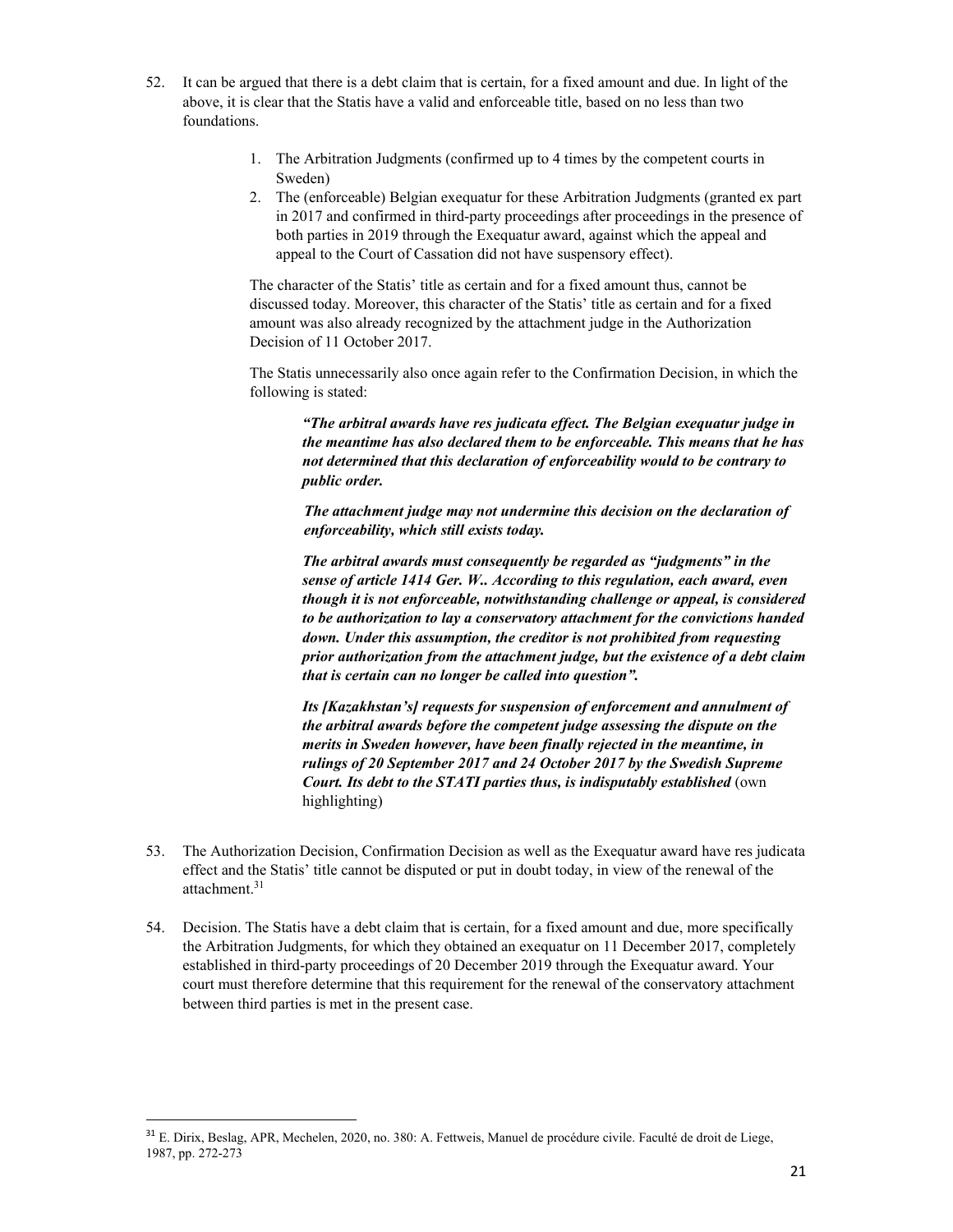#### 3.3 **Urgency**

#### A. **Principles**

- 55. Conservatory attachment under Belgian law is permitted when the debtor's financial situation is endangered based on objective criteria<sup>32</sup>. Hence, there is urgency when the creditor has reasons to fear that the subsequent recovery of their account receivable is endangered or when the debtor is organizing their insolvency.<sup>33</sup> The Court of Cassation confirmed on 23 December 2010<sup>34</sup>: There is urgency within the meaning of the regulation when the creditor has serious grounds to fear that the collection of their debt claim is compromised because it appears from the circumstances that the debtor's solvency is at risk."
- 56. The fact that the debtor remains completely indifferent and passive with respect to the notice of default and reminder notices – or does not in any way propose to settle – likewise forms urgency<sup>35</sup>. In particular with regard to foreign creditors, the Belgian court rulings traditionally regard the absence of sufficient goods on Belgian territory as a rationale for urgency<sup>36</sup>. The court rulings are also shown to be suppler for the assessment of urgency when the debtor remains abroad, a fortiori the creditor's assets are mainly located abroad, or when it appears that the debtor has already tried to oppose the implementation of the ruling  $37$ .
- 57. When the conservatory attachment is laid by virtue of a ruling that is immediately enforceable, according to E. Drix, even "no further discussion can be had regarding the urgency"<sup>38</sup>

#### **B. Application in the present case: there is urgency**

- 1) The influence of the existence of an enforceable title (the Exequatur award of 20 December 2019)
- 58. With the Exequatur award, the French-speaking judge confirmed the exequatur for the Arbitration Judgments in Belgium. This award is immediately enforceable and confirms that the Statis have a debt claim that is certain, for a fixed amount and due **(exhibit 14).**

<sup>32</sup> E. Dirix and K. Broeckx, Beslag, Antwerp, Story Scientia, 2001, 270-271.

<sup>33</sup> Cass. 23 December 2010, JLMB 2012, 872: Brussel 26 October 1971. I. Not. 1972, 238

<sup>34</sup> Cass. 23 December 2010, JLMB 2012.

 $35$  Beslagr. Turnout 24 December 1987, RW 1989-90. 994: Liege 10 October 1994, Jur Liege 1985. 4.<br> $36$  Antwerp 1 July 1982, RW 1983-84, 2691; Beslagr. Brussel 25 January 1988, VI 1988, 246; Beslagr. Ghent 27 July 1988.

IGR 1988, 107; Brussels 29 September 1998, LMB 1999, 435; E. Dirix and K. Broeckx, Beslag, APR, 2010, p. 313.

<sup>37</sup> V. Van Herreweghe, Beslagzakk ..ge, Kluwer, Antwerp, 2018, no. 366, with reference to inter alia Belag. Brussel 12 March 1998, Rev. Nov. B. 1999, 259: Brussels 29 September 1998, JLMB 1999, 435 in Brussels 4 March 2002, www.ipr.be/nl tijdschnitt.html. 2005, 48

<sup>38</sup> E. Dirix, Beslag, APR, Mechelen, 2018, 271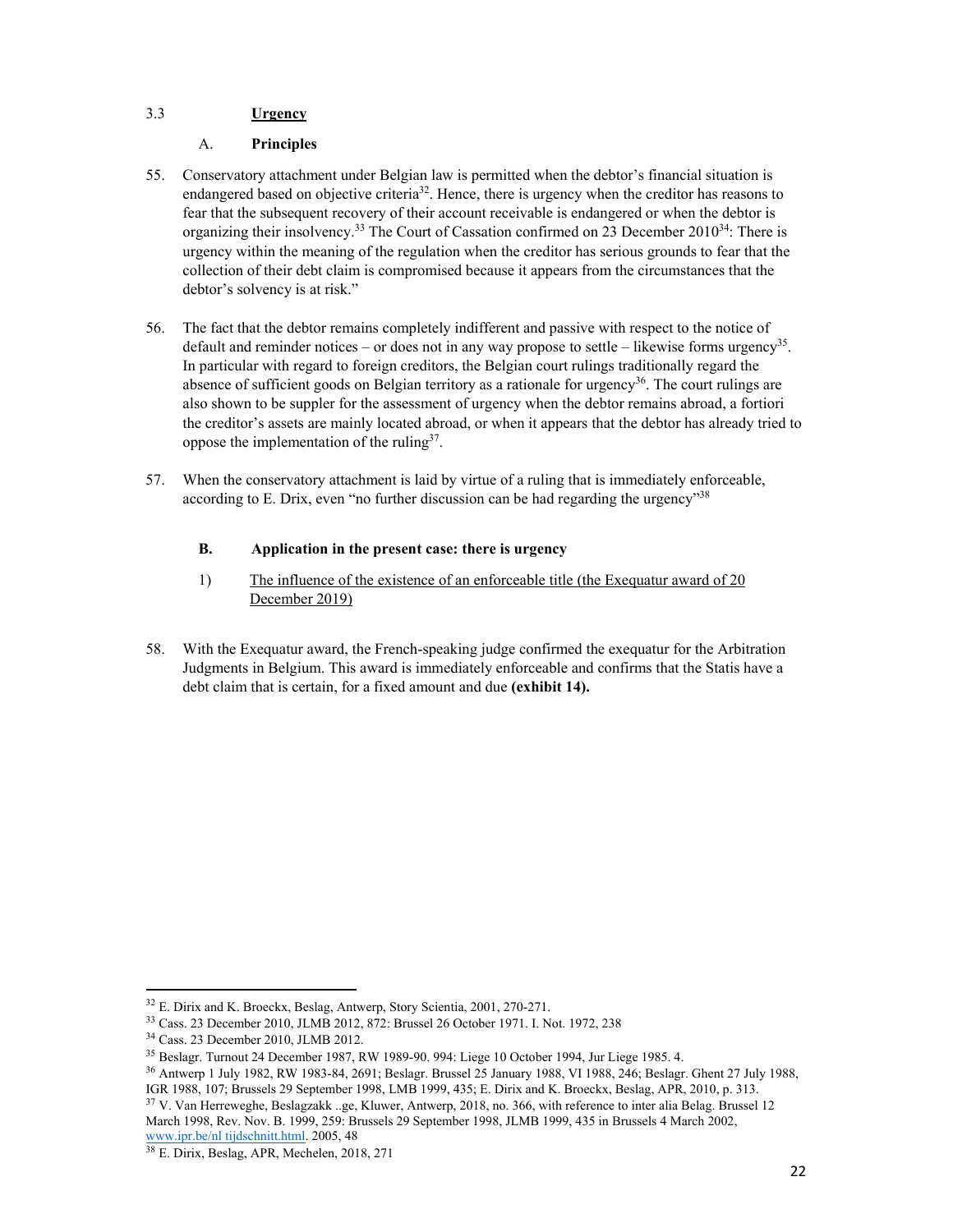Accordingly, there can no longer be a discussion about any "urgency". Dirix confirms in this regard "When the conservatory attachment is laid by virtue of an award that is immediately enforceable, which is now the rule, no further discussion may be had regarding the urgency (different view: Beslag: Brussel 29 January 1987, RW 1989-1990, 994). If determined otherwise, this would compromise the res judicata effect of the decision<sup>39</sup>. This is confirmed by V. Van Herreweghe in the discussion of the laying of a conservatory attachment, based on an already existing award: "When the already existing award is basically immediately enforceable the urgency is established (through the res judicata effect) (..)"<sup>40</sup>

A fortiori it must be determined in today's matter that as a result of the existence of the enforceable Exequatur award for the Arbitration Judgments in Belgium, any discussion about the existence of urgency in the context of today's conservatory attachment (laid based on the Arbitration Judgments, where an enforceable exequatur exists) is currently no longer appropriate.

- 59. The Statis unnecessarily still refer to various other elements that demonstrate the existence of urgency in any case in today's matter in titles 2-6 below.
	- 2.) Urgency confirmed in the Authorization Decision and the Confirmation Decision
- 60. The existence of urgency is confirmed in the Authorization Decision of 2017 **(exhibit 1)** and in the Confirmation Decision of 2018 (**exhibit 3**, p.10):

*"Thanks to the final rejection of its action for annulment, Kazakhstan continues to be in default of payment of its debt in the STATIS parties. These debts amount to more than USD 500 million by virtue of the first arbitral award and more than EUR 1 million by virtue of the second arbitral award.* 

*"In each country where the STATI parties wish to enforce the execution of their titles, KAZAKHSTAN brings opposition proceedings and also maintains these after the Swedish ruling of 24 October 2007. KAZAKHSTAN also disputes and continues to dispute the conservatory attachment rules that affect the STATIS parties in various countries, also after the declaration of enforceability of the arbitral awards. KAZAKHSTAN disregards the arbitral awards and the Swedish ruling of 24 October 2017 that finally rejects its action for annulment.* 

*It clearly does not wish to pay its debts to the STATIS parties and tries as much as possible to evade the forced execution and also conservatory measures by constantly contesting once again the validity of the arbitral awards and invoking an immunity from enforcement measures.* 

<sup>39</sup> E. Dirix, Beslag, APR, Mechelen, 2018, 271

<sup>40</sup> V. Van Herreweghe, Beslagzakboekje, Kluwer, Antwerp, 2018. no. 386. Van Herreweghe also makes it clear that a foreign arbitration award is considered to be an award within the meaning of 1414 Ger. W.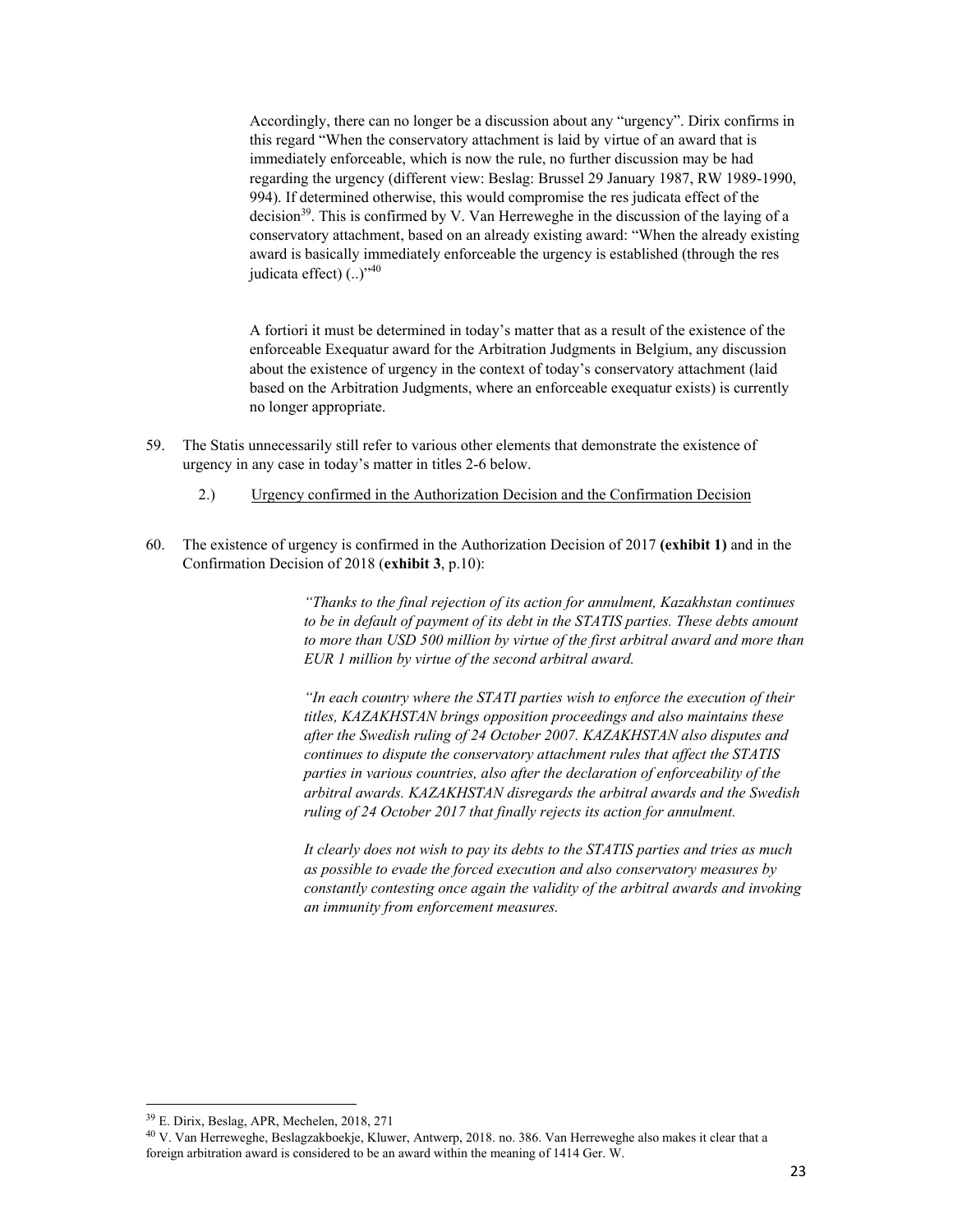*The execution that the STATIS parties have been seeking since 2014 is manifestly at risk, taking into account the limitations imposed on them by the immunity from enforcement measures. The urgency was and is still already demonstrated".* (own highlighting)

- 3. Frustration, obstruction and delay of the seizure and execution worldwide by Kazakhstan
- 61. Already 7 years since its final judgement in 2013, Kazakhstan refuses to comply with the Arbitration Judgments and pay the penalty it is ordered to pay. This was the case even after the Swedish courts have finally and irrevocably confirmed the Arbitration Judgments and the Statis have obtained an exequatur for the Arbitration Judgments in a number of countries (such as Italy, Luxembourg, USA, Belgium and the Netherlands). Kazakhstan's debt today is uncontestably established (as correctly also already established by the attachment judge in the Authorization Decision: "Its [Kazakhstan's] debt to the STATIS parties is thus incontestably established"). By not paying, Kazakhstan today thus (deliberately) fails to recognise the res judicata effect of a number of court decisions and also fails to recognise its obligations under international law and the Energy Charter.
- 62. As an excuse, Kazakhstan always refers to alleged "fraud" that is to have been committed by the Statis, but this argument can presently no longer be validly invoked. Now this fraud argument is rejected in the Exequatur award of 20 December 2019, which has res judicata effect between the parties (and this same fraud argument also in the other jurisdictions where Kazakhstan invoked the alleged fraud is rejected).

Moreover, the considerable court costs (EUR 3 million), which the Swedish Courts finally ordered Kazakhstan to pay on 2018, have not yet been paid either (not even funds deposited in the Belgian Security Deposit and Lodgement Pay-Office ["*Deposito en Consignatiekas*"]. This confirms that the purported fund is only a pretext; an order to pay costs that has obtained res judicate effect (which has got nothing to do with fraud) is now also denied by Kazakhstan.

It is clear that Kazakhstan does not wish to indemnify the Statis and for this, deliberately sets aside binding convictions and does everything to thwart and delay the execution with unprecedented resources. That conduct evidently creates urgency and the necessity to take all possible conservatory measures. This was also correctly the opinion of your seat: "It reads: Kazakhstan clearly wishes not to pay its debts to the STATIS parties …" (p.10) Confirmation Decision).

- 63. Finally, both in Belgium, as well as in foreign procedures, it appears that Kazakhstan does not hesitate to delay everything as long as possible. This too can be considered as a means of obstruction in order once again to put off the obligation to pay.
	- 4) The difficulty to find attachable assets and the proven attempts to remove goods from Belgium
- 64. The Statis have been able to lay attachment on goods from Kazakhstan in various countries, but not one single one of these attachments have meanwhile led to an effective payment. The Statis fear (even more, realise) that Kazakhstan does everything to transfer goods to other countries (or back to Kazakhstan) in order to make it impossible to block further goods that (1) do not fall under any immunity, and (2) at the same time, remain sufficient in order to cover the substantial account receivable of more than USD 500 million. This point also did not elude your seat. In the Confirmation Decision (…..) "*tries as much as possible to evade the forced execution and also conservatory measures by constantly contesting once again the validity of the arbitral awards and invoking an immunity from enforcement measures"*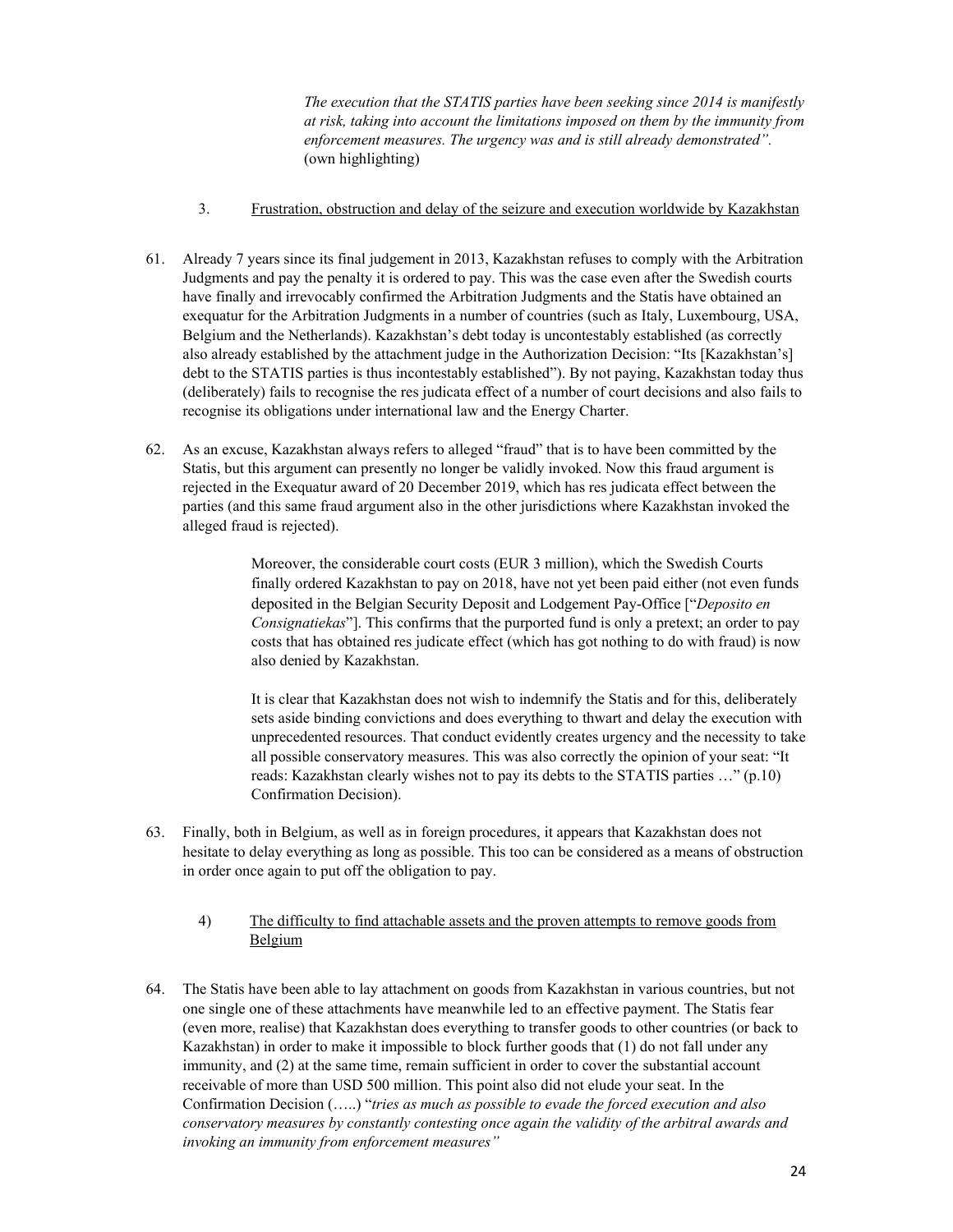65. The Statis' fear is more than founded. It is always based on evidentiary material released in the (parallel) English Part 7 procedure between parties, it appears that the Kazakh parties in the course of September 2017 have tried to remove the NFRK's assets from Belgium with the sole intention to shield these assets from attachment by the Statis. These tactics took place after the Statis had already laid attachment in other countries but not yet in Belgium and appear in writing from the e-mail correspondence between NBK and BNYM, submitted in the pending appeal procedure (see for example **exhibit 18, (a), (b) and (c**). The fact that attempts are being undertaken to remove the attachable assets from Belgium confirms even more the presence of urgency.

#### 5) Costs and time

- 66. In the ten years since Kazakhstan unlawfully appropriated their complete investment, the Statis have spent an enormous amount of time, money and energy in this matter: initially in the arbitration (3) years), then the first Swedish annulment proceedings (also 3 years). Both have been in favour of the Statis and have ordered Kazakhstan to pay a considerable amount of damages. Since 2016, however, the Statis must conduct procedures all over the world in order to be able to execute the Arbitration Judgments, where they always once again, ran up considerable costs.
- 67. It is clear that this dispute is not a fair dispute. In contrast to Kazakhstan (an enormous country with rich oil and gas reserves) the Statis do not have inexhaustible financial resources. Inevitably, there will come a point when the third party that finances it pulls the plug, considering the already everincreasing procedural and lawyers' costs, caused professionally by Kazakhstan. Kazakhstan acts as though this third-party financier would make available "unlimited" resources, but this is far from true. This financial support is evidently not "free of charge" and comes with strict and heavy conditions and can also be stopped. How longer all procedures worldwide will last, (in which it is already extensively concluded and that prevent the Statis' from seizing and executing assets), the better for Kazakhstan and the quicker that moment of exhaustion will come. This factor too, must be mentioned for the assessment of the urgency.
- 68. That there was and is urgency today is solely but further confirmed by Kazakhstan's continued refusal to pay.

#### 6) Pressure on BNYM

- 69. Finally, it should not be lost that Kazakhstan and NBK have tried to exert pressure on the third-party attachment BNYM in this matter. The Statis refer, among other things, to the various letters that NBK/Kazakhstan sent to BNYM, immediately after the Authorization Decision, in which they insisted forcefully that BNYM – completely in breach of this Authorization Decision – would unload all assets, even the USD 530 million **(exhibit 19)**. Not to be underestimated either, is the fact that NKB in the Part 7 procedure (filed by Kazakhstan and NBK against the Statis and BNYM in England regarding the Belgian attachment) initially filed a claim for damages against BNYM due to the unlawful blocking of assets. This claim was ultimately withdrawn by NBK but does not alter the fact that incontestably attempts are being undertaken to exert pressure and it is not inconceivable that even more such attempts will be undertaken in the future.
- 70. **Conclusion**: Urgency existed at the time of the authorization and the attachment; and this is incontestably true more than ever today, considering all of the elements mentioned above.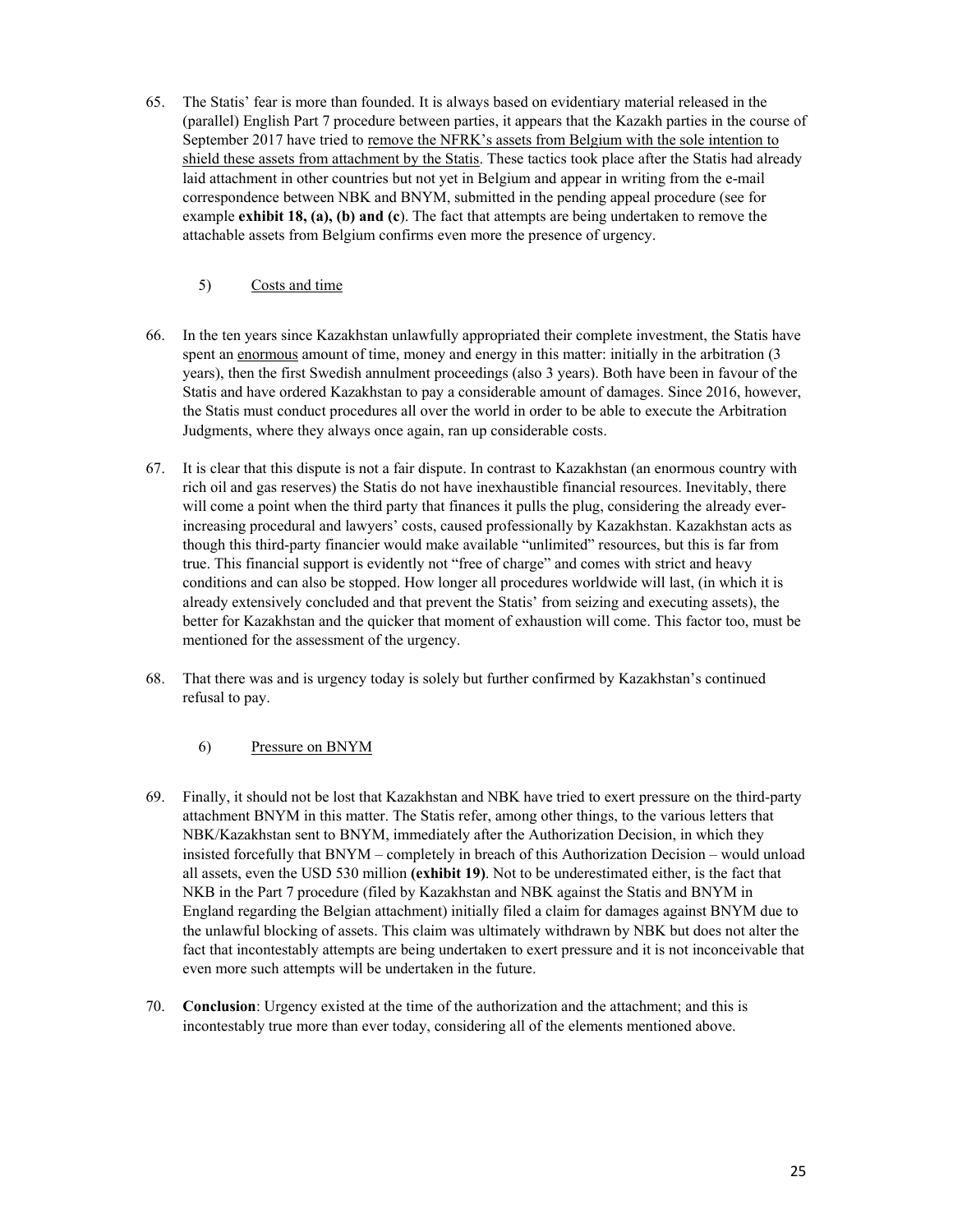#### FOR THESE REASONS,

#### MAY IT PLEASE THE ATTACHMENT JUDGE IN THE DUTCH-SPEAKING COURT OF FIRST INSTANCE IN BRUSSELS

To grant authorization to the Statis based on article 1459 Belgian Judicial Code [Ger. W.] to renew the attachment of 13 October based on the Authorization Decision of 11 October 2017 (17/1185/B) against Kazakhstan delivered in the hands of BNYM and this for a new period of at least 3 years.

> Brussels, 9 September 2019 For applicants Their advisors Handwriting [illegible] Signature [illegible] Stan Brijs – Sophie Jacmain – Jean-Francois Van Drooghenbroeck – Karen Paridaen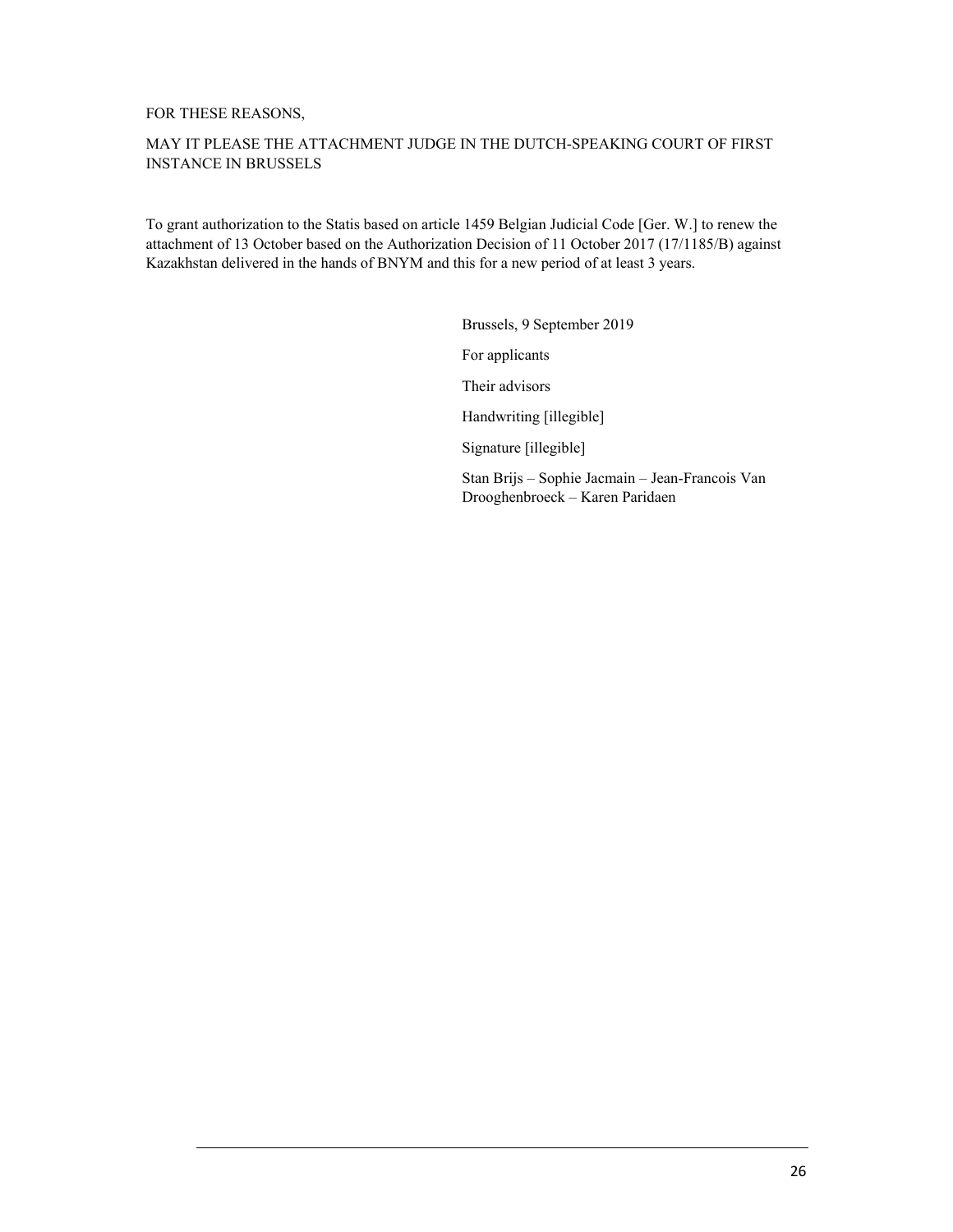- 1. Authorization Decision dated 11 October 2017;
- 2. Writ of attachment dated 13 October 2017;
- 3. Authorization Decision dated 25 May 2018;
- 4. Arbitral award dated 19 December 2013;
- 5. Supplementary arbitral award dated 17 January 2014;
- 6. SVEA Court of Appeal ruling dated 9 December 2016 (English translation and sworn French translation);
- 7. Swedish Supreme Court ruling dated 24 October 2017 (English translation)
- 8. SVEA Court of Appeal ruling dated 9 March 2020 (sworn Dutch translation)
- 9. Swedish Supreme Court ruling dated 18 May 2020 (sworn Dutch translation);
- 10. The Trust Management Agreement;
- 11. The Global Custody Agreement;
- 12. Garnishee's declaration by BNYM dated 30 October 2017;
- 13. Exequatur decision dated 11 December 2017;
- 14. The Exequatur award dated 20 December 2019;
- 15. Writ of implementation of the conservatory attachment dated 12 June 2018;
- 16. Writ of service of the exequatur decision dated 2 January 2018;
- 17. Minutes of the hearings in the exequatur procedure dated 13, 14 and 15 November 2019;
- 18. E-mails concerning attempt to remove assets from Belgium;
- 19. NBK correspondence in Kazakhstan in connection with release of assets after the Authorization Decision.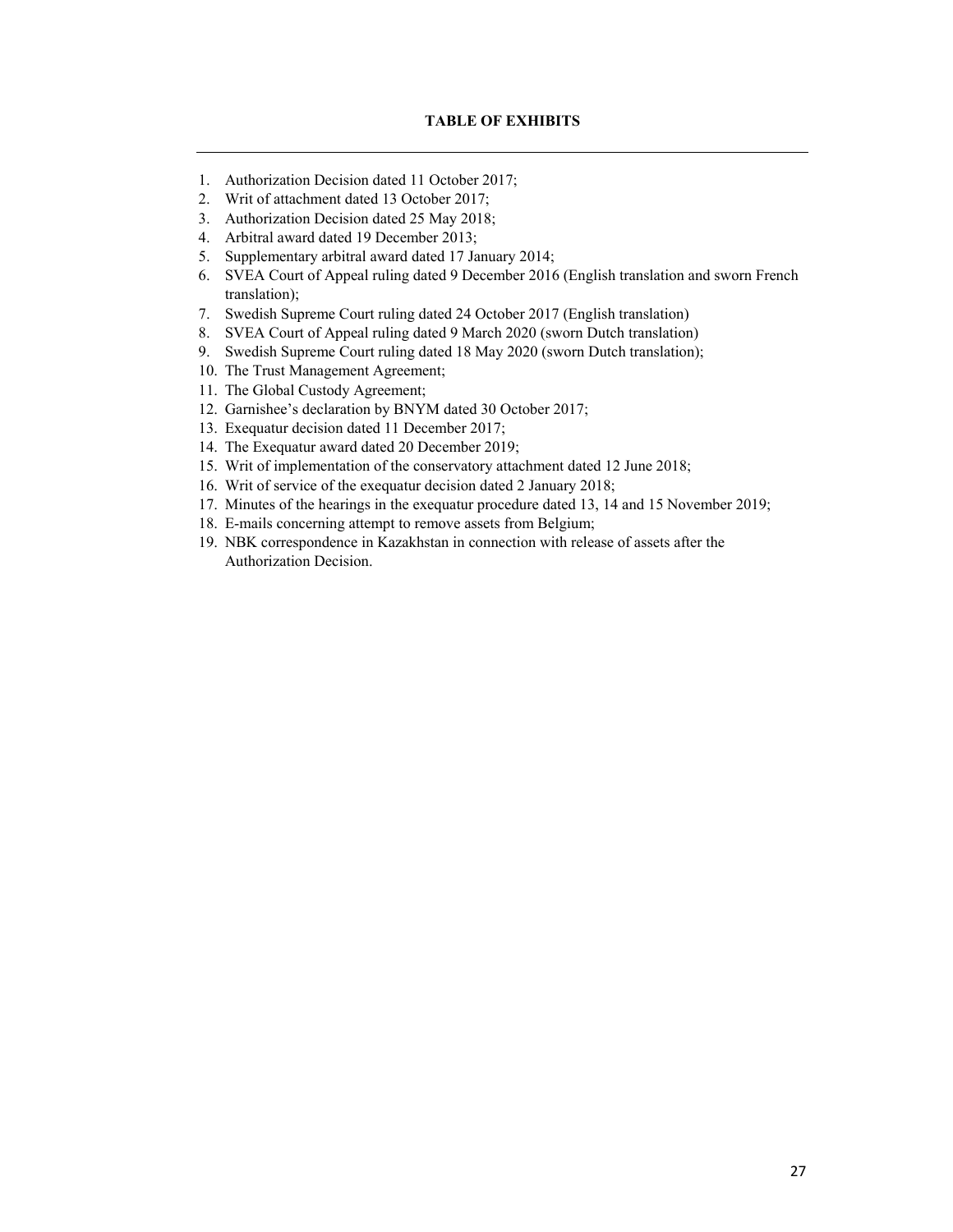#### **Attachment order under third parties**

#### *Petitions register no.* 20/1300/B

| In the case of: | Dr Anatolie STATI<br>Dr Gabriel STATI                                                              |  |  |
|-----------------|----------------------------------------------------------------------------------------------------|--|--|
|                 | Company under foreign law ASCOM GROUP SA<br>Company under foreign law TERRA RAF TRANS TRAIDING Ltd |  |  |
| Versus:         | The Republic of KAZAKHSTAN                                                                         |  |  |
| Counsel:        | Mr Stan Brijs, Ms Sophie Jacmain, Mr Jean-Francois Van<br>Drooghenbroek and Ms Karen Paridaen      |  |  |

#### **Decision**

Ms E. DE BREUKER, attachment judge in the Dutch-Speaking Court of First Instance in Brussels, represented by Mr T VERSTRAETE, deputy registrar.

Having regard to articles 4 and 9 of the Belgian Law on the Use of Languages in Legal Matters [*wet op het gebriuk der talen in gerechtszaken*] of 15 June 1935 and articles 1413 et seqq. of the Belgian Judicial Code [*gerechtlijke Wetboek*];

Having regard to the petition attached hereto;

Having regard to the decision handed down by the attachment judge here on 11 October 2017;

Having regard to article 1459 of the Belgian Judicial Code;

The petitioning party demonstrates good cause for upholding the attachment, in particular including the still pending proceedings concerning:

- The exequatur award as a result of the appeal and the appeal to the Court of Cassation by the party whose assets have been attached;
- The conversion of the conservatory attachment into an executory attachment, against which the party whose assets have been attached has lodged an objection;

Declares the petition to be well-founded as follows:

#### **ACCORDINGLY,**

Renews the attachment order by third parties permitted to the requesting party or parties by decision of 11 October 2017 of claims and items relating to the "*savings funds*" in the hands of:

> The public limited company THE BANK OF NEW YORK MELLON, with registered office in 1000 Brussels, Montoyerstraat 46, entered in the Central Business Registration Databank under number 806.743.159

to the debit of:

- the REPUBLIC OF KAZAKHSTAN, established in Astana, Kazakhstan, with seat inter alia at the following addresses:
	- $\bullet$  Ministry of FOREIGN AFFAIRS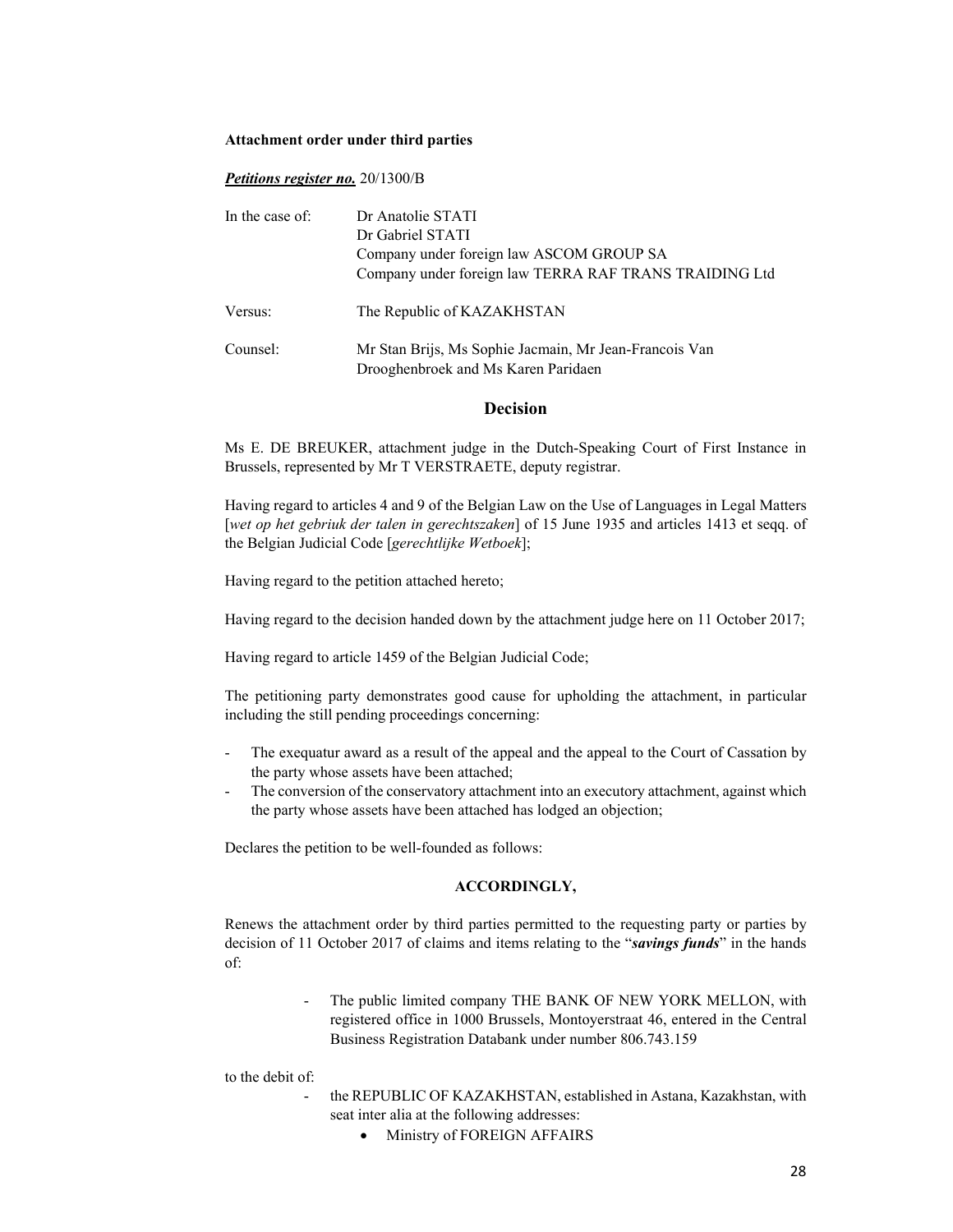31 Kunayev Street 010000 Astana (Kazakhstan)

- Ministry of FINANCE 11 Pobeda Ave 010000 Astana (Kazakhstan)
- Ministry of JUSTICE, HOUSE OF MINISTERS 8 Mangilik El Street 010000 Astana (Kazakhstan)

including the NATIONAL FUND OF THE REPUBLIC OF KAZAKHSTAN, with seat in Astana, Kazakhstan,

to the value of:

in principal sum, interest and costs: USD 515,822,966.35 the costs: € 802,103.24

States that the renewal of the conservatory attachment applies for a period of 3 years, beginning upon the expiry of the period of validity of the attachment that is being renewed.

Orders the petitioners to pay the register fees of  $\epsilon$  165, divided as follows:

| to the debit of Dr Anatolie STATI:                         | $\epsilon$ 41.25 |
|------------------------------------------------------------|------------------|
| to the debit of Dr Gabriel STATI:                          | 641.25           |
| to the debit of the company ASCOME GROUP SA:               | 641.25           |
| to the debit of the company TERRA RAF TRANS TRAIDING Ltd.: | 641.25           |

Issued in the court chamber at the Law Courts - Montesquieu annex – in Brussels on 10 September 2020

| Signature [illegible] | Signature [illegible] |
|-----------------------|-----------------------|
| T. VERSTRAETE         | E. DE BREUKER         |